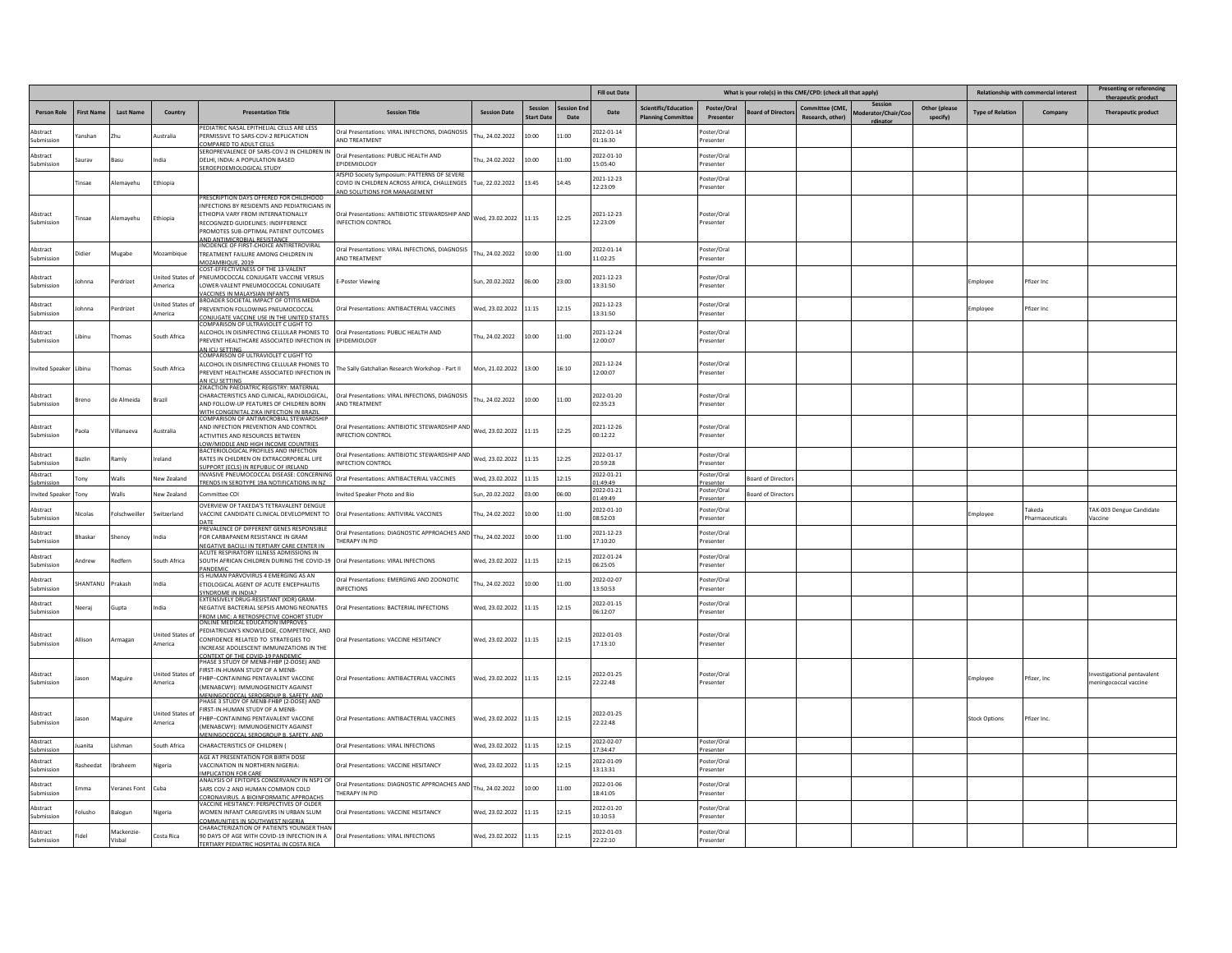| Abstract<br><b>uhmission</b> | a Ming            | ow                        | ingapore                                       | CODOMINANT IGG AND IGA EXPRESSION WITH<br><b>INIMAL VACCINE MRNA IN MILK OF BNT162B2</b>                                                     | Oral Presentations: ANTIVIRAL VACCINES                                                                        | hu, 24.02.2022        | 10:00 | 11:00 | 2022-01-20<br>05:46:40               | Poster/Oral<br>resenter  |                                     |                     |         |                              |                 |                                                                  |
|------------------------------|-------------------|---------------------------|------------------------------------------------|----------------------------------------------------------------------------------------------------------------------------------------------|---------------------------------------------------------------------------------------------------------------|-----------------------|-------|-------|--------------------------------------|--------------------------|-------------------------------------|---------------------|---------|------------------------------|-----------------|------------------------------------------------------------------|
|                              |                   |                           |                                                | VACCINEES<br>DIAGNOSTIC ACCURACY OF A SINGLE HRP2/PLDH                                                                                       |                                                                                                               |                       |       |       |                                      |                          |                                     |                     |         |                              |                 |                                                                  |
| Abstract<br>iubmission       | lend:             | <i>s</i> menos<br>Barraza | nited Kingdor                                  | ILM TO EXCLUDE IMPORTED MALARIA DISEASE                                                                                                      | (PAN) RAPID DETECTION TEST AND PAIRED BLOOD   Oral Presentations: DIAGNOSTIC APPROACHES AND<br>THERAPY IN PID | Thu, 24.02.2022       | 10:00 | 11:00 | 2022-01-09<br>18:52:58               | oster/Ora<br>resenter    |                                     |                     |         |                              |                 |                                                                  |
| Abstract                     |                   | Amenos                    |                                                | AT SHEEFIFI D CHILDREN'S HOSPITAL<br>AN UNEXPECTED CAUSE OF HYDROPS FETALIS- A                                                               |                                                                                                               |                       |       |       | 2022-01-09                           | Poster/Oral              |                                     |                     |         |                              |                 |                                                                  |
| Submission                   | lenda             | Barraza                   | nited Kingdom                                  | <b>CASE PRESENTATION</b><br>NON-TUBERCULOUS MYCOBACTERIAL                                                                                    | <b>E-Poster Viewing</b>                                                                                       | Sun, 20.02.2022       | 06:00 | 23:00 | 18:52:58                             | resenter                 |                                     |                     |         |                              |                 |                                                                  |
| Abstract                     | livia             | Leow                      | ingapore                                       | CERVICOFACIAL LYMPHADENITIS IN CHILDREN - 10                                                                                                 | Oral Presentations: BACTERIAL INFECTIONS                                                                      | Wed, 23.02.2022       | 11:15 | 12:15 | 2022-01-07                           | Poster/Oral              |                                     |                     |         |                              |                 |                                                                  |
| Submission                   |                   |                           |                                                | YEAR EXPERIENCE IN A TERTIARY PAEDIATRIC<br>CENTRE                                                                                           |                                                                                                               |                       |       |       | 14:31:18                             | resenter                 |                                     |                     |         |                              |                 |                                                                  |
| Abstract<br>Submission       | <b>Jvaporn</b>    | Anugulruengk              | ailand                                         | CLINICAL OUTCOMES OF PEDIATRIC COVID-19 IN A Oral Presentations: EMERGING AND ZOONOTIC<br>TERTIARY CARE CENTER IN BANGKOK, THAILAND          | <b>INFECTIONS</b>                                                                                             | hu. 24.02.2022        | 10:00 | 11:00 | 2022-01-13<br>4:19:40                | Poster/Oral<br>resenter  |                                     |                     |         |                              |                 |                                                                  |
| Abstract                     | arolina           | ambrano                   | olombia                                        | FACTORS ASSOCIATED. KNOWLEDGE AND<br>ATTITUDES REGARDING ANTIBIOTIC SELF-                                                                    | Oral Presentations: ANTIBIOTIC STEWARDSHIP AND                                                                | Ved. 23.02.2022       | 11:15 | 12:25 | 2022-01-13                           | oster/Ora                |                                     |                     |         |                              |                 |                                                                  |
| Submission                   |                   | Perez                     |                                                | MEDICATION IN CAREGIVERS<br>COVID-19 AND MULTISYSTEM INFLAMMATORY                                                                            | INFECTION CONTROL                                                                                             |                       |       |       | 13:09:11                             | Presenter                |                                     |                     |         |                              |                 |                                                                  |
| Abstract<br>Submission       | reda              | Owais                     | akistan                                        | SYNDROME IN CHILDREN IN PAKISTAN: A                                                                                                          | Oral Presentations: EMERGING AND ZOONOTIC<br><b>INFECTIONS</b>                                                | hu, 24.02.2022        | 10:00 | 11:00 | 2022-01-14<br>12:05:58               | Poster/Ora<br>Presenter  |                                     |                     |         |                              |                 |                                                                  |
| Abstract                     |                   |                           |                                                | COMPARATIVE ANALYSIS<br>HEALTHCARE-ASSOCIATED INFECTIONS AMONGST                                                                             | Oral Presentations: PUBLIC HEALTH AND                                                                         |                       |       |       | 2022-01-07                           | oster/Oral               |                                     |                     |         |                              |                 |                                                                  |
| Submission                   | san               | Meiring                   | south Africa                                   | NEONATES IN NON-TERTIARY HOSPITALS, SOUTH<br>AFRICA                                                                                          | EPIDEMIOLOGY                                                                                                  | hu, 24.02.2022        | 10:00 | 11:00 | 09:04:16                             | resenter                 |                                     |                     |         |                              |                 |                                                                  |
| Abstract                     |                   |                           |                                                | CAN WE RELY ON PARENT/CARER RECALL OF<br>VACCINATION STATUS IN THE PAEDIATRIC                                                                |                                                                                                               |                       |       |       | 2021-12-28                           | Poster/Oral              |                                     |                     |         |                              |                 |                                                                  |
| iubmission                   | tachel            | Isba                      | Inited Kingdor                                 | <b>EMERGENCY DEPARTMENT, OR IS IT TIME FOR AN</b>                                                                                            | Oral Presentations: VACCINE HESITANCY                                                                         | Ved. 23.02.2022       | 11:15 | 12:15 | 12:05:08                             | esenter                  |                                     |                     |         |                              |                 |                                                                  |
|                              |                   |                           |                                                | ALTERNATIVE SOURCE OF DATA?<br>IMPACT OF LONG-TERM AZITHROMYCIN THERAPY                                                                      |                                                                                                               |                       |       |       |                                      |                          |                                     |                     |         |                              |                 |                                                                  |
| Abstract<br>Submission       | tegina<br>sinam   | Abotsi                    | south Africa                                   | ON CARRIAGE AND ANTIBIOTIC RESISTANCE OF<br>RESPIRATORY BACTERIA AMONG CHILDREN WITH                                                         | Oral Presentations: DIAGNOSTIC APPROACHES AND Thu, 24.02.2022<br>THERAPY IN PID                               |                       | 10:00 | 11:00 | 2022-01-07<br>04:42:25               | Poster/Oral<br>resenter  |                                     |                     |         |                              |                 |                                                                  |
|                              |                   |                           |                                                | HIV-ASSOCIATED CHRONIC LUNG DISEASE: A<br>RANDOMISED CONTROLLED TRIAL                                                                        |                                                                                                               |                       |       |       |                                      |                          |                                     |                     |         |                              |                 |                                                                  |
| Abstract                     | hailendra K       | Saxena                    | ıdia                                           | MOLECULAR MECHANISM OF INNATE IMMUNE<br>RESPONSE DURING JAPANESE ENCEPHALITIS VIRUS                                                          | Oral Presentations: VIRAL INFECTIONS, DIAGNOSIS                                                               | hu. 24.02.2022        | 10:00 | 11:00 | 2022-01-13                           | Poster/Oral              |                                     |                     |         |                              |                 |                                                                  |
| iubmissio                    |                   |                           |                                                | <b>INFECTION</b><br>EXPLORING GEOGRAPHICAL VARIANCE OF                                                                                       | AND TREATMENT                                                                                                 |                       |       |       | 18:59:42                             | resenter                 |                                     |                     |         |                              |                 |                                                                  |
| Abstract<br>iubmission       | <b>Monirujjar</b> | <b>Biswas</b>             | India                                          | COMPLETE IMMUNIZATION COVERAGE IN INDIA: A Oral Presentations: ANTIBACTERIAL VACCINES                                                        |                                                                                                               | Ved. 23.02.2022       | 11:15 | 12:15 | 2022-01-13<br>19:02:38               | Poster/Ora<br>resenter   |                                     |                     |         |                              |                 |                                                                  |
| Abstract                     | Monirujjan        |                           |                                                | DISTRICT-LEVEL SPATIAL MODELLING APPROACH<br>ROLE OF MATERNITY CARE ON THE UPTAKE OF                                                         |                                                                                                               |                       |       |       | 2022-01-13                           | Poster/Oral              |                                     |                     |         |                              |                 |                                                                  |
| Submission                   |                   | Biswas                    | India                                          | POSTPARTUM CONTRACEPTIVE USE IN INDIA<br>ANALYSIS OF PNEUMOCOCCAL COLONIZATION IN                                                            | <b>E-Poster Viewing</b>                                                                                       | un, 20.02.2022        | 06:00 | 23:00 | 19:02:38                             | Presenter                |                                     |                     |         |                              |                 |                                                                  |
| Abstract<br>Submission       | harbell<br>Miguel | Kury                      | Brazil                                         | INFANTS IN A BRAZILIAN CITY BEFORE THE<br>INTRODUCTION OF THE 13 VALENT                                                                      | -Poster Viewing                                                                                               | sun, 20.02.2022       | 06:00 | 23:00 | 2021-12-31<br>21:23:40               | Poster/Oral<br>resenter  |                                     |                     |         |                              |                 |                                                                  |
|                              |                   |                           |                                                | PNEUMOCOCCAL VACCINE                                                                                                                         |                                                                                                               |                       |       |       |                                      |                          |                                     |                     |         |                              |                 |                                                                  |
| Abstract                     | harhell           | Kurv                      | Brazil                                         | ANALYSIS OF CERVICAL ABNORMALITIES IN A<br>BRAZILIAN CITY AFTER IMPLEMENTATION OF                                                            | Oral Presentations: ANTIVIRAL VACCINES                                                                        | hu, 24.02.2022        | 10:00 | 11:00 | 2021-12-31                           | Poster/Oral              |                                     |                     |         |                              |                 |                                                                  |
| ubmission                    | Aiguel            |                           |                                                | QUADRIVALENT VACCINE AGAINST HPV IN GIRLS<br>10 TO 15 YEARS IN 2010                                                                          |                                                                                                               |                       |       |       | 21:23:40                             | resenter                 |                                     |                     |         |                              |                 |                                                                  |
| Abstract                     |                   |                           |                                                |                                                                                                                                              |                                                                                                               |                       |       |       |                                      |                          |                                     |                     |         |                              |                 |                                                                  |
|                              | vanna             | Romankevvch               | Inited States of                               | INFLAMMATORY MARKERS IN CHILDREN WITH                                                                                                        | Oral Presentations: VIRAL INFECTIONS                                                                          | Wed. 23.02.2022       | 11:15 | 12:15 | 2022-01-13                           | oster/Oral               |                                     |                     |         |                              |                 |                                                                  |
| Submissio<br>Late Breaking   |                   |                           | nerica                                         | CHILDREN WITH FEVER AND SUSPECTED MIS-<br>DOES DIRECTLY ACTING ANTIVIRAL DRUG THERAPY                                                        |                                                                                                               |                       |       |       | 15:00:50                             | resenter                 |                                     |                     |         |                              |                 | ofosbuvir/daclatasvi                                             |
| Abstract<br>Submission       | Mostafa           | <b>Yakoot</b>             | Egypt                                          | FOR CHRONIC HCV INFECTION AFFECT THE<br>REMISSION IN SURVIVORS OF CHILDHOOD                                                                  | Oral Presentations: VIRAL INFECTIONS, DIAGNOSIS<br>AND TREATMENT                                              | hu, 24.02.2022        | 10:00 | 11:00 | 2022-01-20<br>13:58:26               | oster/Oral<br>resenter   |                                     |                     |         |                              |                 | ombination still used off-label i<br>ediatric age though already |
| Late Breaking                |                   |                           |                                                | MALIGNANCY?<br>ISCOVERY AND VALIDATION OF CIRCULATING                                                                                        |                                                                                                               |                       |       |       |                                      |                          |                                     |                     |         |                              |                 | oproved in adults                                                |
| Abstract<br>Submission       | lattachai         | Srisawat                  | Thailand                                       | MIRNAS FOR THE CLINICAL PROGNOSIS OF SEVERE Oral Presentations: LATE-BREAKING ABSTRACTS<br>DENGUE                                            |                                                                                                               | Ved, 23.02.2022       | 09:45 | 10:45 | 2022-02-07<br>15:17:36               | Poster/Oral<br>resenter  |                                     |                     |         |                              |                 |                                                                  |
| <b>Invited Speaker</b>       | Nattachai         | Srisawat                  | Thailand                                       | Dengue & COVID-19: Double Trouble                                                                                                            | ASPID Society Symposium: DENGUE IN THE MIDST                                                                  | Wed. 23.02.2022 09:45 |       | 10:45 | 2022-02-07<br>15:17:36               | Poster/Oral<br>Presenter |                                     |                     |         |                              |                 |                                                                  |
|                              |                   |                           |                                                | Outbreaks of Measles and Coronavirus Infections                                                                                              | OF COVID-19 PANDEMIC                                                                                          |                       |       |       |                                      |                          |                                     |                     |         |                              |                 |                                                                  |
| Invited Speake               | itan              | Berezin                   | Brazil                                         | Disproportionately Affect Indigenous Populations<br>in Middle and South America Who Suffer from a                                            | WSPID Symposium: MEASLES: WHY DO WE FAIL TO<br><b>FRADICATE THE DISEASE?</b>                                  | ue, 22.02.2022        | 13:45 | 14:45 | 2022-02-07<br>10:51:35               | oster/Oral<br>resenter   |                                     |                     |         |                              |                 |                                                                  |
|                              |                   |                           |                                                | ack of Adequate Health Care                                                                                                                  |                                                                                                               |                       |       |       |                                      | Poster/Oral              |                                     | Session             |         |                              |                 |                                                                  |
| nvited Speake                |                   | de Swart                  | <b>Jetherlands</b>                             | Mechanisms of Immune Suppression                                                                                                             | WSPID Symposium: MEASLES: WHY DO WE FAIL TO<br>ERADICATE THE DISEASE?                                         | ue, 22.02.2022        | 13:45 | 14:45 | 2022-01-13<br>15:34:11               | resenter                 |                                     | Moderator/Chair/Cog |         |                              |                 |                                                                  |
| Invited Speake               | Adriana           | Tremoulet                 | nited States of                                | From Bedside to Bench: The Pathophysiology and                                                                                               | WSPID Plenary Symposium: THE COVID-19<br>PANDEMIC: LESSONS LEARNED AND ONGOING                                | ue, 22.02.2022        | 15:00 | 16:00 | 2022-01-20                           | oster/Oral               |                                     |                     |         | Consultant/Advisory          | Jansser         | All MISC treatments are off labe                                 |
|                              |                   |                           | merica                                         | Treatment of MIS-C/PIMS                                                                                                                      | HALLENGES FOR CHILDREN<br>WSPID Plenary Symposium: INNOVATION IN                                              |                       |       |       | 19:14:27<br>2022-02-02               | Presenter<br>Poster/Oral |                                     |                     |         | Board                        | Pharmaceuticals |                                                                  |
| <b>Invited Speake</b>        | Noni              | MacDonald                 | Canada                                         | Microresearch in Africa: How Does It Work?                                                                                                   | NFECTIOUS DISEASES                                                                                            | Wed, 23.02.2022 08:15 |       | 09:15 | 2:10:45                              | resenter                 |                                     |                     |         |                              |                 |                                                                  |
| nvited Speake                | ierardo           | Alvarez<br>lernande       | Mexico                                         | Rocky Mountain Spotted Fever in Mexican<br>Children: Past, Present and Future                                                                | WSPID Symposium: RICKETTSIAL DISEASES                                                                         | Ved. 23.02.2022       | 09:45 | 10:45 | 2022-02-07<br>15:33:14<br>2022-02-07 | Poster/Oral<br>resenter  |                                     |                     |         |                              |                 |                                                                  |
| nvited Speake                | Marvlin E         | Hidalgo                   | Colombia                                       | Fleaborne Typhus: Diagnosis, Treatment and<br>revention                                                                                      | WSPID Symposium: RICKETTSIAL DISEASES                                                                         | Wed. 23.02.2022       | 09:45 | 10:45 | 4:32:36                              |                          |                                     |                     | speaker |                              |                 |                                                                  |
| nvited Speake                | hilip             | Britton                   | <b>Australia</b>                               | Viral Encephalitis in Children                                                                                                               | WSPID Symposium: COMMUNITY-ACQUIRED<br>BACTERIAL MENINGITIS AND VIRAL ENCEPHALITIS                            | Ved, 23.02.2022       | 15:00 | 16:00 | 2022-02-07<br>23:03:07               | Poster/Oral<br>Presenter |                                     |                     |         |                              |                 |                                                                  |
|                              |                   |                           |                                                |                                                                                                                                              | N THE ERA OF CONJUGATE BACTERIAL VACCINES<br>VSPID Symposium: COMMUNITY-ACQUIRED                              |                       |       |       |                                      |                          |                                     |                     |         |                              |                 |                                                                  |
| nvited Speake                | (avier            | Saez Llorens              | anama                                          | Bacterial Conjugate Vaccines and Meningitis: Past,<br>Present and Future                                                                     | BACTERIAL MENINGITIS AND VIRAL ENCEPHALITIS                                                                   | Ved, 23.02.2022       | 15:00 | 16:00 | 2021-12-24<br>11:51:19               | oster/Oral<br>resenter   | Committee (CME,<br>Research, other) |                     |         |                              |                 |                                                                  |
|                              |                   |                           |                                                |                                                                                                                                              | IN THE ERA OF CONJUGATE BACTERIAL VACCINES                                                                    |                       |       |       |                                      |                          |                                     |                     |         |                              |                 | ome Hepatitis C treatments and                                   |
| nvited Speake                | Ravi              | Jhaveri                   | <b>America</b>                                 | Inited States of Diagnosis, Natural History and Management of<br>Children with Hepatitis C                                                   | WSPID Symposium: VIRAL HEPATITIS                                                                              | Ved, 23.02.2022       | 15:00 | 16:00 | 2022-01-12<br>14:22:44               | oster/Oral<br>resenter   |                                     |                     |         | Consultant/Advisory<br>Board | AstraZeneca     | testing methods may not be<br>DA/EMA approved for use in         |
| <b>Invited Speake</b>        |                   | Ihaveri                   |                                                | Inited States of Diagnosis, Natural History and Management of                                                                                | WSPID Symposium: VIRAL HEPATITIS                                                                              | Wed, 23.02.2022       | 15:00 | 16:00 | 2022-01-12                           |                          |                                     |                     |         | Consultant/Advisory          | Segirus         |                                                                  |
|                              |                   | <b>Ihaveri</b>            | merica                                         | Children with Hepatitis C<br>Inited States of Diagnosis, Natural History and Management of                                                   |                                                                                                               |                       |       | 16:00 | 14:22:44<br>2022-01-12               |                          |                                     |                     |         | Board<br>Consultant/Advisory | Dynavay         |                                                                  |
| nvited Speake                |                   |                           | merica                                         | Children with Hepatitis C<br>nited States of Diagnosis, Natural History and Management of                                                    | WSPID Symposium: VIRAL HEPATITIS                                                                              | Ved, 23.02.2022       | 15:00 |       | 14:22:44<br>2022-01-12               |                          |                                     |                     |         | Board                        |                 |                                                                  |
| nvited Speake                |                   | haveri                    | merica                                         | Children with Hepatitis (<br>The Negative Impact of the Covid-19 Pandemic on                                                                 | WSPID Symposium: VIRAL HEPATITIS                                                                              | Ved, 23.02.2022       | 15:00 | 16:00 | 14:22:44                             |                          |                                     |                     |         |                              |                 |                                                                  |
| Invited Speake               | Tina              | Tan                       | nited States o<br>merica                       | <b>Routine Vaccination Rates and Control of</b>                                                                                              | <b>NSPID Symposium: MALNUTRITION, POVERTY AND</b><br>NFECTIOUS DISEASES IN CHILDREN                           | hu, 24.02.2022        | 08:00 | 09:15 | 2022-01-29<br>19:21:16               | Poster/Oral<br>resenter  |                                     |                     |         | Consultant/Advisory<br>3oard | Sanofi Pasteur  |                                                                  |
| <b>Invited Speaker</b>       | Tina              | Tan                       | nited States o<br><i><u><b>Imerica</b></u></i> | Outbreaks Caused by Other Infectious Diseases<br>The Negative Impact of the Covid-19 Pandemic on<br>Routine Vaccination Rates and Control of | WSPID Symposium: MALNUTRITION, POVERTY AND<br><b>INFECTIOUS DISEASES IN CHILDREN</b>                          | hu, 24.02.2022        | 08:00 | 09:15 | 2022-01-29<br>19:21:16               |                          |                                     |                     |         | unded Research               | GSK             |                                                                  |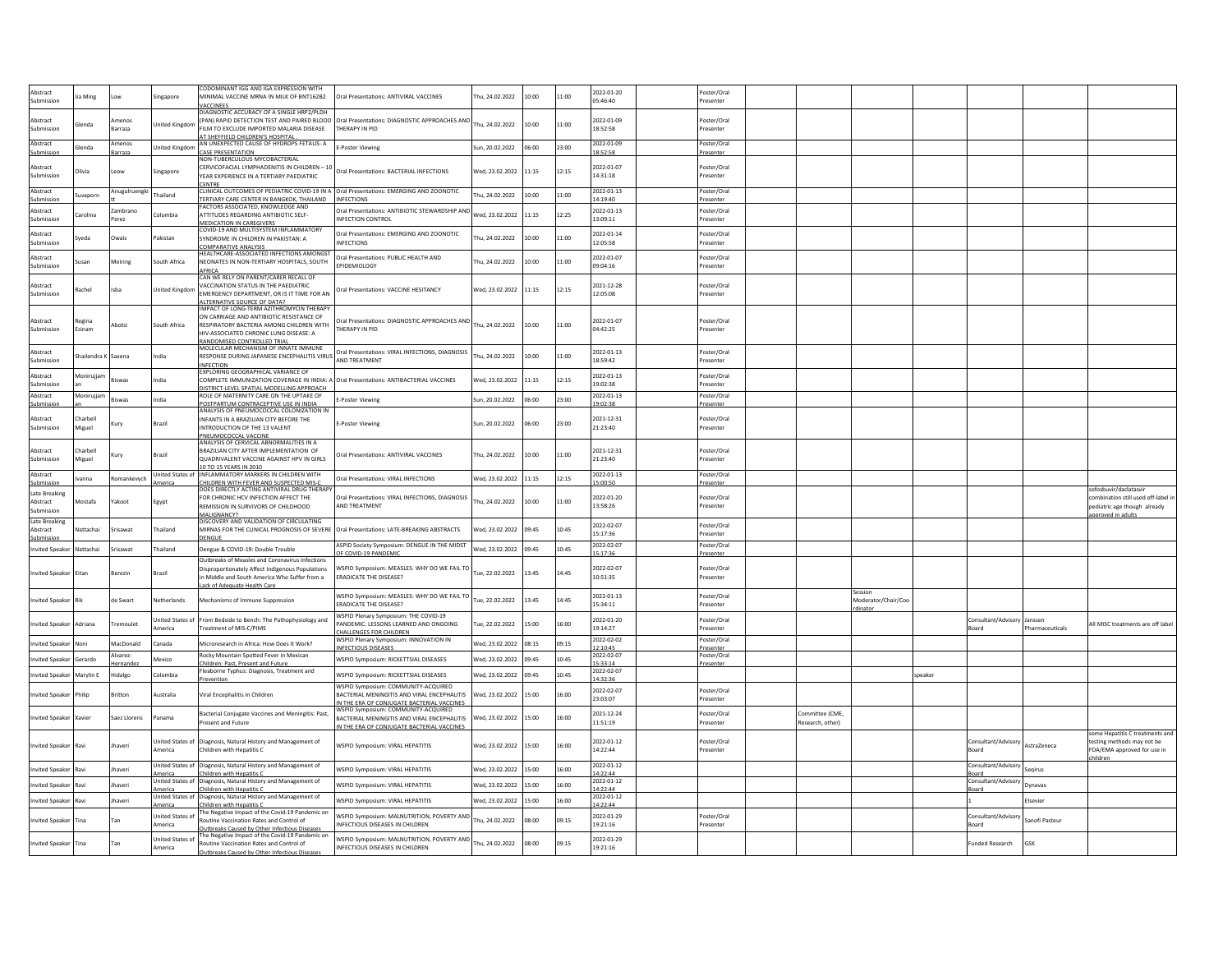|                        |            |                      |                           | The Negative Impact of the Covid-19 Pandemic on                                                  |                                                                                             |                       |       |       |                        |                                          |                         |                          |                                |         |                              |                              |                                                               |
|------------------------|------------|----------------------|---------------------------|--------------------------------------------------------------------------------------------------|---------------------------------------------------------------------------------------------|-----------------------|-------|-------|------------------------|------------------------------------------|-------------------------|--------------------------|--------------------------------|---------|------------------------------|------------------------------|---------------------------------------------------------------|
| nvited Speake          |            | Tan                  | nited States of<br>merica | Routine Vaccination Rates and Control of                                                         | WSPID Symposium: MALNUTRITION, POVERTY AND<br>INFECTIOUS DISEASES IN CHILDREN               | u, 24.02.2022         | 08:00 | 09:15 | 2022-01-29<br>19:21:16 |                                          |                         |                          |                                |         | Consultant/Advisory<br>Board | Merck                        |                                                               |
|                        |            |                      |                           | Outbreaks Caused by Other Infectious Diseases                                                    |                                                                                             |                       |       |       |                        |                                          |                         |                          |                                |         |                              |                              |                                                               |
| nvited Speake          | ïna        | Tan                  | <b>Jnited States of</b>   | The Negative Impact of the Covid-19 Pandemic on                                                  | WSPID Symposium: MALNUTRITION, POVERTY AND                                                  | hu. 24.02.2022        | 08:00 | 09:15 | 2022-01-29             |                                          |                         |                          |                                |         | Consultant/Advisory          |                              |                                                               |
|                        |            |                      | America                   | Routine Vaccination Rates and Control of<br>Outbreaks Caused by Other Infectious Diseases        | <b>INFECTIOUS DISEASES IN CHILDREN</b>                                                      |                       |       |       | 19:21:16               |                                          |                         |                          |                                |         | Board                        |                              |                                                               |
|                        |            |                      | nited States of           | The Negative Impact of the Covid-19 Pandemic on                                                  | WSPID Symposium: MALNUTRITION, POVERTY AND                                                  |                       |       |       | 2022-01-29             |                                          |                         |                          |                                |         | Consultant/Advisory          |                              |                                                               |
| nvited Speake          | lina       | Tan                  | merica                    | Routine Vaccination Rates and Control of                                                         | INFECTIOUS DISEASES IN CHILDREN                                                             | hu, 24.02.2022        | 08:00 | 09:15 | 19:21:16               |                                          |                         |                          |                                |         | Board                        | Anderna                      |                                                               |
|                        |            |                      |                           | Outbreaks Caused by Other Infectious Diseases<br>The Negative Impact of the Covid-19 Pandemic on |                                                                                             |                       |       |       |                        |                                          |                         |                          |                                |         |                              |                              |                                                               |
| Invited Speake         | ïna        | Tan                  | nited States              | Routine Vaccination Rates and Control of                                                         | WSPID Symposium: MALNUTRITION, POVERTY AND                                                  | hu. 24.02.2022        | 08:00 | 09:15 | 2022-01-29             |                                          |                         |                          |                                |         | Consultant/Advisory          | <b>ILiAD Biotechnologies</b> |                                                               |
|                        |            |                      | America                   | Outbreaks Caused by Other Infectious Disease                                                     | INFECTIOUS DISEASES IN CHILDREN                                                             |                       |       |       | 19:21:16               |                                          |                         |                          |                                |         | Board                        |                              |                                                               |
| nvited Speake          |            | Veasey               | Brazil                    | Skin Infections on the Rise in The Pediatric                                                     | WSPID Interactive Symposium: SKIN INFECTIONS                                                | Wed, 23.02.2022 15:00 |       | 16:00 | 2022-02-07             |                                          | Poster/Oral             |                          |                                |         |                              |                              |                                                               |
|                        |            |                      |                           | Population of a Tropical Country                                                                 |                                                                                             |                       |       |       | 11:03:07               |                                          | Presenter               |                          |                                |         |                              |                              |                                                               |
|                        |            |                      |                           | Malaria Drug Development and Pathway to                                                          |                                                                                             |                       |       |       | 2022-02-08             |                                          | Poster/Oral             |                          |                                |         |                              |                              | might quote some antimalarial                                 |
| Invited Speake         | Anna       | Thomas               | witzerland                | <b>Fradication</b>                                                                               | WSPID Symposium: MALARIA                                                                    | hu, 24.02.2022        | 08:00 | 09:00 | 15:50:07               |                                          | resenter                |                          |                                |         |                              |                              | roducts that are currently under<br>evelopment for paedatrics |
|                        |            |                      |                           | The Interaction of Childhood Malnutrition and                                                    | WSPID Symposium: MALNUTRITION, POVERTY AND                                                  |                       |       |       | 2022-02-07             |                                          |                         |                          |                                |         |                              |                              |                                                               |
| nvited Speake          | mes        | Berkley              | Kenya                     | nfection                                                                                         | NFECTIOUS DISEASES IN CHILDREN                                                              | hu, 24.02.2022        | 08:00 | 09:15 | 0:43:45                |                                          | Poster/Oral<br>resenter |                          |                                |         |                              |                              |                                                               |
|                        |            |                      |                           | COMPARISON OF CONVENTIONAL CULTURE AND                                                           |                                                                                             |                       |       |       |                        |                                          |                         |                          |                                |         |                              |                              |                                                               |
| Abstract               | iihani     | Vidanapathira        | Sri Lanka                 |                                                                                                  | REAL TIME PCR (RT-PCR) BASED DIRECT DETECTION Oral Presentations: DIAGNOSTIC APPROACHES AND | hu, 24.02.2022        | 10:00 | 11:00 | 2022-01-05             |                                          | Poster/Oral             |                          |                                |         |                              |                              |                                                               |
| Submission             |            |                      |                           | METHOD FOR THE IDENTIFICATION OF<br>PNEUMOCOCCAL COLONIZATION IN CHILDREN                        | THERAPY IN PID                                                                              |                       |       |       | 06:29:40               |                                          | resenter                |                          |                                |         |                              |                              |                                                               |
|                        |            |                      |                           |                                                                                                  | WSPID Symposium: EPIDEMIOLOGY, CLINICAL                                                     |                       |       |       |                        |                                          |                         |                          |                                |         |                              |                              |                                                               |
| <b>Invited Speaker</b> | Alfonso J. | todriguez            | Colombia                  | Zika Virus Infections and Their Importance for                                                   | FEATURES AND PREVENTION OF CHILDHOOD                                                        | hu. 24.02.2022        | 08:00 | 09:00 | 2022-02-07             |                                          |                         |                          |                                | Speaker | Consultant/Advisory          | MSD                          |                                                               |
|                        |            | Morales              |                           | Central and South America                                                                        | INFECTIONS WITH DENGUE, ZIKA VIRUS AND                                                      |                       |       |       | 13:55:53               |                                          |                         |                          |                                |         | oard                         |                              |                                                               |
| ndustry                |            | todriguez            |                           | GEIDs: When the exception becomes the rule, the                                                  | CHIKUNGUNYA<br>Plenary Sponsored Symposium 01 (Not included in                              |                       |       |       | 2022-02-07             |                                          |                         |                          |                                |         | Consultant/Advisory MSD      |                              |                                                               |
| Speaker                | Alfonso J. | Morales              | colombia                  | example of arboviruses                                                                           | main event CME/CPD Accreditation)                                                           | un. 20.02.2022        | 07:00 | 08:30 | 13:55:53               |                                          |                         |                          |                                | Speaker | Board                        |                              |                                                               |
| dustry                 | Alfonso J. | todriguez-           | Colombia                  | Discussion and Q&A                                                                               | Plenary Sponsored Symposium 01 (Not included in                                             | un. 20.02.2022        | 07:00 | 08:30 | 022-02-07              |                                          |                         |                          |                                | Speaker | Consultant/Advisory          | <b>MSD</b>                   |                                                               |
| Speaker                |            | <b>Aorales</b>       |                           |                                                                                                  | nain event CME/CPD Accreditation)<br>VSPID Symposium: EPIDEMIOLOGY, CLINICAL                |                       |       |       | 3:55:53                |                                          |                         |                          |                                |         | snard                        |                              |                                                               |
|                        |            | Rodriguez            |                           | Zika Virus Infections and Their Importance for                                                   | FEATURES AND PREVENTION OF CHILDHOOD                                                        |                       |       |       | 2022-02-07             |                                          |                         |                          |                                |         |                              |                              |                                                               |
| <b>Invited Speaker</b> | Alfonso J. | Morales              | colombia                  | Central and South America                                                                        | INFECTIONS WITH DENGUE, ZIKA VIRUS AND                                                      | hu, 24.02.2022        | 08:00 | 09:00 | 13:55:53               |                                          |                         |                          |                                |         | Honoraria/Expenses Abbott    |                              |                                                               |
| ndustry                |            | todriguez            |                           | GEIDs: When the exception becomes the rule, the                                                  | CHIKUNGUNYA<br>Plenary Sponsored Symposium 01 (Not included in                              |                       |       |       | 2022-02-07             |                                          |                         |                          |                                |         |                              |                              |                                                               |
| Speaker                | Alfonso J. | Morales              | olombia                   | example of arboviruses                                                                           | main event CME/CPD Accreditation)                                                           | un, 20.02.2022        | 07:00 | 08:30 | 8.5553                 |                                          |                         |                          |                                |         | Ionoraria/Expenses Abbott    |                              |                                                               |
| idustry                | Ifonso J.  | Rodriguez            | olombia                   | Discussion and Q&A                                                                               | Plenary Sponsored Symposium 01 (Not included in                                             | un, 20.02.2022        | 07:00 | 08:30 | 2022-02-07             |                                          |                         |                          |                                |         | Ionoraria/Expenses           | Abbott                       |                                                               |
| Speaker                |            | Aorales              |                           |                                                                                                  | nain event CME/CPD Accreditation)<br>WSPID Symposium: EPIDEMIOLOGY, CLINICAL                |                       |       |       | 3:55:53                |                                          |                         |                          |                                |         |                              |                              |                                                               |
|                        |            | Rodriguez            |                           | Zika Virus Infections and Their Importance for                                                   | FEATURES AND PREVENTION OF CHILDHOOD                                                        |                       |       |       | 2022-02-07             |                                          |                         |                          |                                |         |                              |                              |                                                               |
| <b>Invited Speaker</b> | Ifonso J.  | Morales              | colombia                  | Central and South America                                                                        | INFECTIONS WITH DENGUE, ZIKA VIRUS AND                                                      | hu, 24.02.2022        | 08:00 | 09:00 | 13:55:53               |                                          |                         |                          |                                |         | Ionoraria/Expenses Takeda    |                              |                                                               |
|                        |            |                      |                           |                                                                                                  | <b>HIKUNGUNYA</b>                                                                           |                       |       |       |                        |                                          |                         |                          |                                |         |                              |                              |                                                               |
| Industry<br>Speaker    | Ifonso J.  | Rodriguez<br>Morales | olombia                   | GEIDs: When the exception becomes the rule, the<br>example of arboviruses                        | Plenary Sponsored Symposium 01 (Not included in<br>nain event CME/CPD Accreditation)        | un. 20.02.2022        | 07:00 | 08:30 | 2022-02-07<br>3:55:53  |                                          |                         |                          |                                |         | Ionoraria/Expenses Takeda    |                              |                                                               |
| ndustry                |            | Rodriguez            |                           |                                                                                                  | Plenary Sponsored Symposium 01 (Not included in                                             | un. 20.02.2022        |       | 08:30 | 2022-02-07             |                                          |                         |                          |                                |         |                              |                              |                                                               |
| Speaker                | Ifonso J.  | Aorale               | olombia                   | Discussion and Q&A                                                                               | ain event CME/CPD Accreditation                                                             |                       | 07:00 |       | 3:55:53                |                                          |                         |                          |                                |         | Honoraria/Expenses Takeda    |                              |                                                               |
|                        |            | todriguez            |                           | Zika Virus Infections and Their Importance for                                                   | WSPID Symposium: EPIDEMIOLOGY, CLINICAL                                                     |                       |       |       | 2022-02-07             |                                          |                         |                          |                                |         |                              |                              |                                                               |
| <b>Invited Speake</b>  | Alfonso J. | Morales              | colombia                  | Central and South America                                                                        | FEATURES AND PREVENTION OF CHILDHOOD<br>INFECTIONS WITH DENGUE, ZIKA VIRUS AND              | Thu, 24.02.2022       | 08:00 | 09:00 | 13:55:53               |                                          |                         |                          |                                |         | Honoraria/Expenses Amgen     |                              |                                                               |
|                        |            |                      |                           |                                                                                                  | <b>CHIKUNGUNYA</b>                                                                          |                       |       |       |                        |                                          |                         |                          |                                |         |                              |                              |                                                               |
| Industry               | Alfonso J. | Rodriguez            | Colombia                  | GEIDs: When the exception becomes the rule, the                                                  | Plenary Sponsored Symposium 01 (Not included in                                             | un. 20.02.2022        | 07:00 | 08:30 | 2022-02-07             |                                          |                         |                          |                                |         | Ionoraria/Expenses Amgen     |                              |                                                               |
| Speaker                |            | Morales              |                           | example of arboviruses                                                                           | main event CME/CPD Accreditation)<br>Plenary Sponsored Symposium 01 (Not included in        |                       |       |       | 13:55:53<br>2022-02-07 |                                          |                         |                          |                                |         |                              |                              |                                                               |
|                        |            |                      |                           |                                                                                                  |                                                                                             | un. 20.02.2022        | 07:00 | 08:30 | 3:55:53                |                                          |                         |                          |                                |         | Honoraria/Expenses Amgen     |                              |                                                               |
| ndustry<br>Speake      | Alfonso L  | todriguez            | colombia                  | Discussion and O&A                                                                               |                                                                                             |                       |       |       |                        |                                          |                         |                          |                                |         |                              |                              |                                                               |
|                        |            | Morales<br>Maitland  |                           |                                                                                                  | main event CME/CPD Accreditation)<br>WSPID Symposium: PNEUMONIA IN LOW- AND                 |                       |       | 09:00 | 2022-01-18             |                                          | Poster/Oral             |                          |                                |         |                              |                              |                                                               |
| Invited Speake         | Kathrvn    |                      |                           | United Kingdom Oxygen Therapy in Low Resource Settings                                           | MIDDLE-INCOME COUNTRIES                                                                     | hu, 24.02.2022        | 08:00 |       | 13:47:54               |                                          | resenter                |                          |                                |         |                              |                              |                                                               |
|                        |            |                      | Snain                     | What Pathogens Are Associated with Pneumonia                                                     | WSPID Symposium: PNEUMONIA IN LOW- AND                                                      |                       |       |       | 2022-01-18             |                                          | Poster/Oral             |                          |                                |         |                              |                              |                                                               |
| <b>Invited Speake</b>  | Quique     | Bassat               |                           | Death? Data Are Available from the CHAMPS<br>Project                                             | MIDDLE-INCOME COUNTRIES                                                                     | hu, 24.02.2022        | 08:00 | 09:00 | 11:54:12               |                                          | resenter                |                          |                                |         |                              |                              |                                                               |
| <b>Invited Speaker</b> | Jorge      | Pinto                | Brazil                    | HIV/AIDS in Central and South America                                                            | WSPID Symposium: HIV/AIDS IN CHILDREN                                                       | Thu. 24.02.2022       | 14:00 | 15:00 | 2022-02-07             |                                          |                         |                          |                                | speaker |                              |                              |                                                               |
| <b>Invited Speaker</b> | Martina    | Penazzato            | Switzerland               | What's New in ART for Neonates, Infants and<br>Children?                                         | WSPID Symposium: HIV/AIDS IN CHILDREN                                                       | hu, 24.02.2022        | 14:00 | 15:00 | 2022-01-04<br>14:36:58 |                                          |                         |                          |                                | speaker |                              |                              |                                                               |
|                        |            |                      |                           | Advances in the Treatment and Care of HIV-                                                       |                                                                                             |                       |       |       |                        |                                          |                         |                          |                                |         |                              |                              |                                                               |
| <b>Invited Speake</b>  | trian      | Zanoni               | nited States<br>merica    | Infected Adolescents, Including Transition to Adult                                              | WSPID Symposium: HIV/AIDS IN CHILDREN                                                       | hu. 24.02.2022        | 14:00 | 15:00 | 2022-02-07             |                                          | Poster/Oral<br>resenter |                          |                                |         |                              |                              |                                                               |
|                        |            | Laniado-             |                           | Services                                                                                         |                                                                                             |                       |       |       | 19:42:50               |                                          | Poster/Oral             |                          |                                |         |                              |                              |                                                               |
| vited Speake           | tafael     | Laborin              | <b>Mexico</b>             | Coccidioidomycosis: An Update                                                                    | <b>NSPID Workshop: ENDEMIC MYCOSIS</b>                                                      | hu, 24.02.2022        | 14:00 | 15:00 | 2022-01-27<br>14:40:51 |                                          | resenter                |                          |                                |         |                              |                              |                                                               |
| Late Breaking          |            |                      |                           |                                                                                                  |                                                                                             |                       |       |       | 2022-01-19             |                                          | Poster/Oral             |                          |                                |         |                              |                              |                                                               |
| Abstract               | Kate       | Ralph                | <b>Jnited Kingdor</b>     | PAEDIATRIC HEALTH-RELATED QUALITY OF LIFE IN<br>CONGENITAL CYTOMEGALOVIRUS                       | Oral Presentations: LATE-BREAKING ABSTRACTS                                                 | Ved. 23.02.2022       | 09:45 | 10:45 | 17:11:32               |                                          | resenter                |                          |                                |         |                              |                              |                                                               |
| Submission             |            |                      |                           |                                                                                                  |                                                                                             |                       |       |       | 2021-12-24             | Scientific/Education                     | Poster/Oral             |                          |                                |         |                              |                              |                                                               |
| <b>Invited Speake</b>  | trian      | Elev                 | South Africa              | Committee COI                                                                                    | nvited Speaker Photo and Bio                                                                | un. 20.02.2022        | 03:00 | 06:00 | 09:31:12               | <b>Planning Committee</b>                | Presenter               | Board of Director        |                                |         |                              |                              |                                                               |
| <b>Invited Speaker</b> | Brian      | Eley                 | South Africa              | <b>Clinical and Diagnostic Microbiology</b>                                                      | WSPID Symposium: HOT PAPERS IN THE FIELD OF                                                 | hu. 24.02.2022        | 15:15 | 16:25 | 2021-12-24             | Scientific/Education                     | Poster/Oral             | <b>Board of Director</b> |                                |         |                              |                              |                                                               |
|                        |            |                      |                           |                                                                                                  | PEDIATRIC INFECTIOUS DISEASES 2019-2021                                                     |                       |       |       | 09:31:12               | <b>Planning Committee</b>                | Presenter               |                          | Session                        |         |                              |                              |                                                               |
| <b>Invited Speake</b>  | illy       | Verhagen             | Vetherlands               | Clinical and Diagnostic Microbiology                                                             | <b>NSPID Symposium: HOT PAPERS IN THE FIELD OF</b>                                          | hu. 24.02.2022        | 15:15 | 16:25 | 2021-12-29             | cientific/Education                      |                         |                          | Moderator/Chair/Coo            |         |                              |                              |                                                               |
|                        |            |                      |                           |                                                                                                  | PEDIATRIC INFECTIOUS DISEASES 2019-2021                                                     |                       |       |       | 15:55:59               | <b>Planning Committee</b>                |                         |                          |                                |         |                              |                              |                                                               |
|                        |            |                      |                           |                                                                                                  |                                                                                             |                       |       |       | 2021-12-29             | Scientific/Education                     |                         |                          | Session                        |         |                              |                              |                                                               |
| Invited Speake         |            | erhagen              | etherlands                | Committee COI                                                                                    | vited Speaker Photo and Bio                                                                 | un, 20.02.2022        | 03:00 | 06:00 | 15:55:59               | <b>Planning Committee</b>                |                         |                          | Moderator/Chair/Coo<br>dinator |         |                              |                              |                                                               |
|                        |            |                      |                           |                                                                                                  |                                                                                             |                       |       |       | 2021-12-29             | Scientific/Education                     |                         |                          | Session                        |         |                              |                              |                                                               |
| nvited Speake          | Lilly      | erhage               | detherlands               | Young WSPID Launch                                                                               | YOUNG WSPID LAUNCH                                                                          | Ved, 23.02.2022       | 13:15 | 14:00 | 15:55:59               | <b>Planning Committee</b>                |                         |                          | Moderator/Chair/Coo            |         |                              |                              |                                                               |
|                        |            |                      |                           |                                                                                                  |                                                                                             |                       |       |       |                        |                                          |                         |                          | rdinator                       |         |                              |                              |                                                               |
| nvited Speake          | .illv      | Verhagen             | letherlands               | Live Q&A                                                                                         | OUNG WSPID LAUNCH                                                                           | Ved, 23.02.2022       | 13:15 | 14:00 | 2021-12-29<br>15:55:59 | Scientific/Education                     |                         |                          | Moderator/Chair/Coo            |         |                              |                              |                                                               |
|                        |            |                      |                           |                                                                                                  |                                                                                             |                       |       |       |                        | <b>Planning Committee</b>                |                         |                          | rdinator                       |         |                              |                              |                                                               |
| Invited Speake         | trendan    | McMullan             | Australia                 | Population/Public Health and Epidemiology                                                        | WSPID Symposium: HOT PAPERS IN THE FIELD OF<br>PEDIATRIC INFECTIOUS DISEASES 2019-2021      | hu. 24.02.2022        | 15:15 | 16:25 | 2022-01-14<br>04:48:33 | cientific/Education<br>lanning Committee | Poster/Oral<br>resenter |                          |                                |         |                              |                              |                                                               |
| nvited Speake          | rendan     | McMullan             | Australia                 | Committee COI                                                                                    | nvited Speaker Photo and Bio                                                                | un. 20.02.2022        | 03:00 | 06:00 | 2022-01-14             | icientific/Education                     | oster/Oral              |                          |                                |         |                              |                              |                                                               |
|                        |            |                      |                           |                                                                                                  |                                                                                             |                       |       |       | 04:48:33               | anning Committee                         | resenter                |                          |                                |         |                              |                              |                                                               |
| nvited Speake          |            | Vander<br>Driessch   | delgium                   | Population/Public Health and Epidemiology                                                        | WSPID Symposium: HOT PAPERS IN THE FIELD OF<br>PEDIATRIC INFECTIOUS DISEASES 2019-2021      | hu, 24.02.2022        | 15:15 | 16:25 | 2022-01-20<br>12:35:35 |                                          | oster/Ora<br>resenter   |                          |                                |         | <b>Stock Options</b>         | Pfizer                       |                                                               |
|                        |            | Vanden               |                           |                                                                                                  | <b>NSPID Symposium: HOT PAPERS IN THE FIELD OF</b>                                          |                       |       | 16:25 | 2022-01-20             |                                          |                         |                          |                                |         |                              |                              |                                                               |
| nvited Speake          |            | Driessch             | Belgium                   | Population/Public Health and Epidemiology                                                        | PEDIATRIC INFECTIOUS DISEASES 2019-2021                                                     | hu, 24.02.2022        | 15:15 |       | 12:35:35               |                                          |                         |                          |                                |         | <b>Stock Options</b>         | Curevac                      |                                                               |
| nvited Speake          |            | Vanden<br>Driessch   | Belgium                   | Population/Public Health and Epidemiology                                                        | WSPID Symposium: HOT PAPERS IN THE FIELD OF<br>PEDIATRIC INFECTIOUS DISEASES 2019-2021      | hu, 24.02.2022        | 15:15 | 16:25 | 2022-01-20<br>12:35:35 |                                          |                         |                          |                                |         | <b>Stock Options</b>         | Merck/MSD                    |                                                               |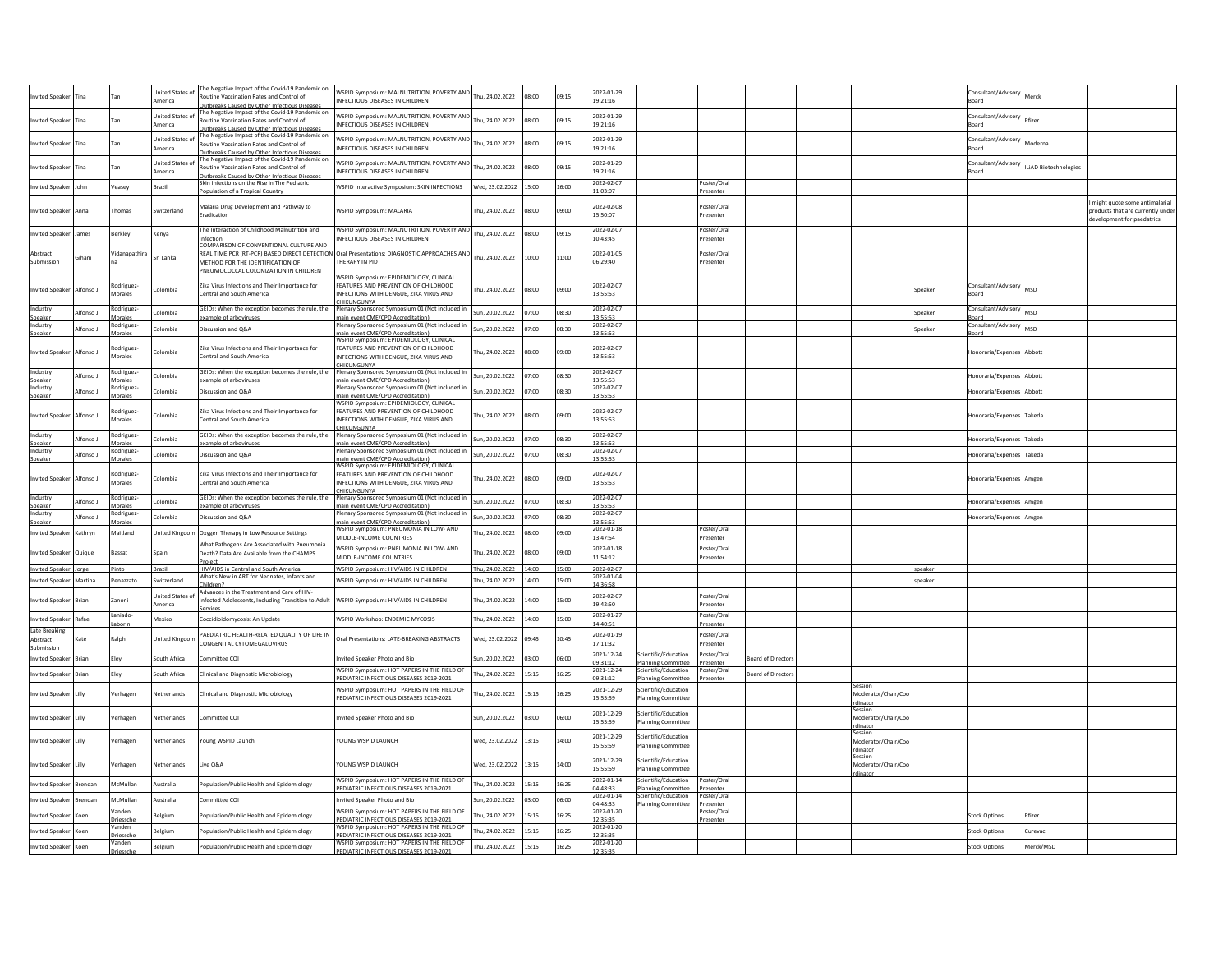| Abstract<br>Submission  |            | achuba              | anzania                           | CAMPYLOBACTER INFECTION: A CROSS SECTIONAL<br>OMPARATIVE STUDY AMONG CHILDREN AGED 2       | Oral Presentations: BACTERIAL INFECTIONS                         | Ved, 23.02.2022 | 1:15  | 12:15 | 2022-01-03<br>12:20:31 |                                                   | Poster/Oral<br>resenter  |  |                                |                             |                        |                                                            |
|-------------------------|------------|---------------------|-----------------------------------|--------------------------------------------------------------------------------------------|------------------------------------------------------------------|-----------------|-------|-------|------------------------|---------------------------------------------------|--------------------------|--|--------------------------------|-----------------------------|------------------------|------------------------------------------------------------|
|                         |            |                     |                                   | TO 59 MONTHS IN DAR ES SALAAM, TANZANIA<br><b>MPYLOBACTER INFECTION: A CROSS SECTIONAL</b> |                                                                  |                 |       |       |                        |                                                   |                          |  |                                |                             |                        |                                                            |
| <b>Invited Speaker</b>  | Lilian     | Bachuba             | anzania                           | COMPARATIVE STUDY AMONG CHILDREN AGED 2                                                    | The Sally Gatchalian Research Workshop - Part I                  | Sun, 20.02.2022 | 10:00 | 13:10 | 2022-01-03<br>12:20:31 |                                                   | Poster/Oral<br>resenter  |  |                                |                             |                        |                                                            |
|                         |            |                     |                                   | O 59 MONTHS IN DAR ES SALAAM. TANZANIA                                                     |                                                                  |                 |       |       |                        |                                                   |                          |  |                                |                             |                        | may be discussing use off-label                            |
|                         |            |                     |                                   |                                                                                            |                                                                  |                 |       |       |                        |                                                   |                          |  |                                |                             |                        | ise of antibiotics for the                                 |
|                         |            |                     | nited States o                    |                                                                                            | WSPID Symposium: TUBERCULOSIS - THE LATEST                       |                 |       |       | 2022-01-19             |                                                   | Poster/Oral              |  |                                |                             |                        | treatment of drug-resistant                                |
| Invited Speaker Anthony |            | Garcia-Prats        | America                           | TB and DR-TB Treatment in Children                                                         | <b>DEVELOPMENTS</b>                                              | Thu, 24.02.2022 | 15:15 | 16:15 | 20:12:54               |                                                   | Presenter                |  |                                |                             |                        | tuberculosis in children, but<br>hese would be recommended |
|                         |            |                     |                                   |                                                                                            |                                                                  |                 |       |       |                        |                                                   |                          |  |                                |                             |                        | by WHO for the uses I will be                              |
|                         |            |                     |                                   |                                                                                            |                                                                  |                 |       |       |                        |                                                   |                          |  |                                |                             |                        |                                                            |
|                         |            |                     |                                   |                                                                                            |                                                                  |                 |       |       |                        |                                                   |                          |  |                                |                             |                        | will discuss novel treatments for                          |
| <b>Invited Speaker</b>  | James      | Seddon              | <b>Jnited Kingdom</b>             | <b>TB Meningitis</b>                                                                       | <b>NSPID Symposium: TUBERCULOSIS - THE LATEST</b>                | hu, 24.02.2022  | 15:15 | 16:15 | 2021-12-23             |                                                   | oster/Oral               |  |                                |                             |                        | TB meningitis including                                    |
|                         |            |                     |                                   |                                                                                            | DEVELOPMENTS                                                     |                 |       |       | 13:59:09               |                                                   | resenter                 |  |                                |                             |                        | infliximab and thalidomide                                 |
|                         |            |                     |                                   | RSV Epidemiology, Disease Burden and Outcomes:                                             | WSPID Symposium: RSV AND VACCINATION                             |                 |       |       | 2022-01-27             |                                                   | Poster/Oral              |  |                                |                             |                        |                                                            |
| nvited Speaker          | Peter      |                     | Australia                         | Where are the Knowledge Gaps?                                                              | <b>AGAINST RSV</b>                                               | Thu, 24.02.2022 | 16:30 | 17:30 | 01:58:27               |                                                   | Presenter                |  |                                |                             |                        |                                                            |
| nvited Speaker          | Renato     | stein               | Brazil                            | RSV Anti-Viral Therapies and Vaccines                                                      | WSPID Symposium: RSV AND VACCINATION                             | Thu, 24.02.2022 | 16:30 | 17:30 | 2022-02-03             |                                                   |                          |  |                                | Panelist                    |                        |                                                            |
|                         |            | <b>Bandyopadhya</b> | United States of                  | Polio Eradication Endgame: Where Are We in                                                 | <b>GAINST RSV</b><br>WSPID Symposium: REPOSITIONING RELEVANT     |                 |       |       | 12:22:09<br>2022-02-07 |                                                   | Poster/Oral              |  |                                |                             |                        |                                                            |
| nvited Speaker          | Ananda     |                     | America                           | 2022?                                                                                      | <b>TOPICS ON ENTERIC INFECTIONS AFTER THE COVID</b>              | Thu, 24.02.2022 | 16:30 | 17:30 | 19:27:33               |                                                   | resenter                 |  |                                |                             |                        |                                                            |
|                         |            |                     |                                   |                                                                                            |                                                                  |                 |       |       | 2022-01-14             | Scientific/Education                              |                          |  | Session                        |                             |                        | GSK, SANOFI PASTEUR,                                       |
|                         | Eduardo    | opez-Medina         | Colombia                          |                                                                                            | The Sally Gatchalian Research Workshop - Part I                  | sun, 20.02.2022 | 10:00 | 13:10 | 18:18:27               | <b>Planning Committee</b>                         |                          |  | Moderator/Chair/Coo            |                             | unded Research         | <b>MSD</b>                                                 |
|                         |            |                     |                                   |                                                                                            | WSPID Symposium: EPIDEMIOLOGY, CLINICAL                          |                 |       |       |                        |                                                   |                          |  | dinato                         |                             |                        |                                                            |
|                         | Eduardo    | onez-Medina         | Colombia                          |                                                                                            | FEATURES AND PREVENTION OF CHILDHOOD                             | hu. 24.02.2022  | 08:00 | 09:00 | 2022-01-14             | cientific/Education                               |                          |  | Session<br>Moderator/Chair/Coc |                             | <b>Funded Research</b> | GSK, SANOFI PASTEUR                                        |
|                         |            |                     |                                   |                                                                                            | INFECTIONS WITH DENGUE, ZIKA VIRUS AND                           |                 |       |       | 18:18:27               | <b>Planning Committee</b>                         |                          |  | rdinator                       |                             |                        | MSD                                                        |
|                         |            |                     |                                   |                                                                                            | <b>HIKUNGUNYA</b>                                                |                 |       |       |                        |                                                   |                          |  | Session                        |                             |                        |                                                            |
| nvited Speaker          | Eduardo    | opez-Medina         | olombia                           | ntroduction and Goals                                                                      | The Sally Gatchalian Research Workshop - Part I                  | un, 20.02.2022  | 10:00 | 13:10 | 2022-01-14             | Scientific/Education                              |                          |  | Moderator/Chair/Coc            |                             | unded Research         | <b>GSK, SANOFI PASTEUR.</b>                                |
|                         |            |                     |                                   |                                                                                            |                                                                  |                 |       |       | 18:18:27               | lanning Committee                                 |                          |  | rdinator                       |                             |                        | MSD                                                        |
|                         |            |                     |                                   |                                                                                            |                                                                  |                 |       |       | 2022-01-14             | Scientific/Education                              |                          |  | session                        |                             |                        | GSK, SANOFI PASTEUR                                        |
| nvited Speaker          | Eduardo    | opez-Medina         | olombia                           | mmittee COI                                                                                | nvited Speaker Photo and Bio                                     | Sun. 20.02.2022 | 03:00 | 06:00 | 18:18:27               | <b>Planning Committee</b>                         |                          |  | Moderator/Chair/Coc            |                             | unded Research         | MSD                                                        |
|                         |            |                     |                                   |                                                                                            |                                                                  |                 |       |       |                        |                                                   |                          |  | rdinator<br>Session            |                             |                        |                                                            |
| wited Speaker           | Eduardo    | opez-Medina         | Colombia                          | Risk Factors for Severe COVID-19 in Latin America                                          | SLIPE Society Symposium: COVID-19 IN LATIN<br>AMERICA N CHILDREN | Thu, 24.02.2022 | 14:00 | 15:00 | 2022-01-14<br>18:18:27 | Scientific/Education<br><b>Planning Committee</b> |                          |  | Moderator/Chair/Coo            |                             | unded Research         | GSK, SANOFI PASTEUR,<br><b>ASD</b>                         |
|                         |            |                     | United States of                  |                                                                                            |                                                                  |                 |       |       | 2022-02-08             |                                                   | Poster/Oral              |  |                                |                             | Consultant/Advisory    | Janssen, Sanofi-                                           |
|                         | Asuncion   | Mejias              | America                           |                                                                                            |                                                                  |                 |       |       | 00:37:54               |                                                   | resente                  |  |                                |                             | loard                  | asteur, Merch                                              |
|                         | Asuncion   | Meijas              | Inited States of                  |                                                                                            |                                                                  |                 |       |       | 2022-02-08             |                                                   |                          |  |                                |                             | <b>Funded Research</b> | Merck, Janssen                                             |
|                         |            |                     | America                           |                                                                                            |                                                                  |                 |       |       | 00:37:54               |                                                   |                          |  |                                |                             |                        |                                                            |
| nvited Speaker          | Liset C.   | Olarte              | <b>Jnited States o</b><br>merica  | Study Designs to Answer Your Question (EQUATOR<br>suidelines)                              | The Sally Gatchalian Research Workshop - Part I                  | Sun, 20.02.2022 | 10:00 | 13:10 | 2022-02-07<br>22:43:07 |                                                   | Poster/Oral<br>Presenter |  |                                |                             | <b>Funded Research</b> | Merck                                                      |
|                         |            | Olarte              | United States o                   | Study Designs to Answer Your Question (EQUATOR                                             |                                                                  |                 |       |       | 2022-02-07             |                                                   |                          |  |                                |                             |                        | Pfizer, GSK, Sanofi,                                       |
| nvited Speaker          | Liset C.   |                     | merica                            | uidelines                                                                                  | The Sally Gatchalian Research Workshop - Part I                  | Sun, 20.02.2022 | 10:00 | 13:10 | 22:43:07               |                                                   |                          |  |                                |                             |                        | Merck                                                      |
| nvited Speaker          | Sharon     | Kling               | South Africa                      | <b>Ethics in Research</b>                                                                  | The Sally Gatchalian Research Workshop - Part I                  | Sun, 20.02.2022 | 10:00 | 13:10 | 2022-02-07<br>11:37:49 |                                                   | Poster/Oral              |  |                                |                             |                        |                                                            |
|                         |            |                     |                                   |                                                                                            |                                                                  |                 |       |       |                        |                                                   | Presenter                |  |                                |                             |                        |                                                            |
|                         |            |                     | nited States o                    |                                                                                            |                                                                  |                 |       |       | 2022-01-24             |                                                   | Poster/Oral              |  |                                | Pre-Conference              |                        | merican Board of                                           |
| <b>Invited Speaker</b>  | Roberto    | Santos              | nerica                            | Methods                                                                                    | The Sally Gatchalian Research Workshop - Part II                 | Mon, 21.02.2022 | 13:00 | 16:10 | 12:48:08               |                                                   | resenter                 |  |                                | Research<br>Workshop Speake | onoraria/Expense       | Pediatrics - SubBoard<br>of Infectious Diseases            |
|                         |            |                     |                                   |                                                                                            |                                                                  |                 |       |       |                        |                                                   |                          |  |                                |                             |                        |                                                            |
|                         |            |                     | nited States o                    |                                                                                            | WSPID Interactive Symposium: WHAT DO YOU                         |                 |       |       | 2022-01-24             |                                                   | Poster/Oral              |  |                                | Pre-Conference              |                        | American Board of                                          |
| <b>Invited Speaker</b>  | Roberto    | Santos              | merica                            | Expert panel and Live Q&A                                                                  | KNOW ABOUT PRUDENT USE OF ANTIBIOTICS IN                         | Tue, 22.02.2022 | 13:45 | 14:45 | 12:48:08               |                                                   | resenter                 |  |                                | Research                    | onoraria/Expense       | Pediatrics - SubBoard                                      |
|                         |            |                     |                                   |                                                                                            | THE HOSPITAL AND IN THE COMMUNITY?                               |                 |       |       |                        |                                                   |                          |  |                                | Workshop Speaker            |                        | of Infectious Diseases                                     |
| nvited Speaker          | toberto    | antos               | nited States of                   | <b>Aethods</b>                                                                             | The Sally Gatchalian Research Workshop - Part II                 | Mon, 21.02.2022 | 13:00 | 16:10 | 2022-01-24             |                                                   |                          |  |                                |                             |                        | insser                                                     |
|                         |            |                     | merica                            |                                                                                            | WSPID Interactive Symposium: WHAT DO YOU                         |                 |       |       | 12:48:08               |                                                   |                          |  |                                |                             |                        |                                                            |
| nvited Speaker          | Roberto    | antos               | <b>Inited States o</b>            | xpert panel and Live Q&A                                                                   | KNOW ABOUT PRUDENT USE OF ANTIBIOTICS IN                         | Tue, 22.02.2022 | 13:45 | 14:45 | 2022-01-24<br>12:48:08 |                                                   |                          |  |                                |                             |                        | anssen                                                     |
|                         |            |                     | merica                            |                                                                                            | THE HOSPITAL AND IN THE COMMUNITY?                               |                 |       |       |                        |                                                   |                          |  |                                |                             |                        |                                                            |
| nvited Speaker          | Roberto    | antos               | United States of<br>nerica        | <b>lethods</b>                                                                             | The Sally Gatchalian Research Workshop - Part II                 | Mon, 21.02.2022 | 13:00 | 16:10 | 2022-01-24<br>2:48:08  |                                                   |                          |  |                                |                             |                        | MSD                                                        |
|                         |            |                     |                                   |                                                                                            | WSPID Interactive Symposium: WHAT DO YOU                         |                 |       |       |                        |                                                   |                          |  |                                |                             |                        |                                                            |
| nvited Speaker          | toberto    | antos               | <b>Jnited States o</b><br>America | xpert panel and Live Q&A                                                                   | KNOW ABOUT PRUDENT USE OF ANTIBIOTICS IN                         | Tue, 22.02.2022 | 13:45 | 14:45 | 2022-01-24<br>12:48:08 |                                                   |                          |  |                                |                             |                        | <b>MSD</b>                                                 |
|                         |            |                     | nited States o                    |                                                                                            | HE HOSPITAL AND IN THE COMMUNITY?                                |                 |       |       | 2022-01-24             |                                                   |                          |  |                                |                             |                        |                                                            |
| <b>Invited Speaker</b>  | Roberto    | antos               | merica                            | Methods                                                                                    | The Sally Gatchalian Research Workshop - Part II                 | Mon, 21.02.2022 | 13:00 | 16:10 | 12:48:08               |                                                   |                          |  |                                |                             |                        | Eli Lilly                                                  |
|                         |            |                     | Inited States of                  |                                                                                            | WSPID Interactive Symposium: WHAT DO YOU                         |                 |       |       | 2022-01-24             |                                                   |                          |  |                                |                             |                        |                                                            |
| nvited Speaker          | Roberto    | antos               | merica                            | xpert panel and Live Q&A                                                                   | KNOW ABOUT PRUDENT USE OF ANTIBIOTICS IN                         | ue, 22.02.2022  | 3:45  | 14:45 | 12:48:08               |                                                   |                          |  |                                |                             |                        | Eli Lilly                                                  |
|                         |            |                     |                                   |                                                                                            | THE HOSPITAL AND IN THE COMMUNITY?                               |                 |       |       |                        |                                                   |                          |  |                                |                             |                        |                                                            |
|                         |            |                     | <b>Inited States o</b>            |                                                                                            |                                                                  |                 |       |       | 2022-01-24             |                                                   |                          |  |                                |                             |                        | Health Resources and                                       |
| nvited Speaker          | Roberto    | Santos              | merica                            | dethods                                                                                    | The Sally Gatchalian Research Workshop - Part II                 | Mon, 21.02.2022 | 13:00 | 16:10 | 12:48:08               |                                                   |                          |  |                                |                             |                        | Services Administratio<br>HRSA)                            |
|                         |            |                     |                                   |                                                                                            |                                                                  |                 |       |       |                        |                                                   |                          |  |                                |                             |                        |                                                            |
|                         |            |                     | <b>Inited States o</b>            |                                                                                            | WSPID Interactive Symposium: WHAT DO YOU                         |                 |       |       | 2022-01-24             |                                                   |                          |  |                                |                             |                        | lealth Resources and                                       |
| <b>Invited Speaker</b>  | Roberto    | Santos              | merica                            | Expert panel and Live Q&A                                                                  | KNOW ABOUT PRUDENT USE OF ANTIBIOTICS IN                         | Tue. 22.02.2022 | 13:45 | 14:45 | 12:48:08               |                                                   |                          |  |                                |                             |                        | Services Administratio                                     |
|                         |            |                     |                                   |                                                                                            | HE HOSPITAL AND IN THE COMMUNITY?                                |                 |       |       |                        |                                                   |                          |  |                                |                             |                        | (HRSA)                                                     |
| <b>Invited Speaker</b>  | Theresa    | arton               | <b>Jnited States of</b>           | <b>Effective Presentation Skills</b>                                                       | The Sally Gatchalian Research Workshop - Part II                 | Mon. 21.02.2022 | 13:00 | 16:10 | 2022-02-07             |                                                   | Poster/Oral              |  |                                |                             |                        |                                                            |
|                         |            |                     | merica                            | HEALTHCARE ASSOCIATED INFECTIONS DURING                                                    |                                                                  |                 |       |       | 15:24:24               |                                                   | resenter                 |  |                                |                             |                        |                                                            |
| Abstract                | iancarlo   | risterna            | Aexico                            | HE COVID-19 PANDEMIC IN A THIRD LEVEL                                                      | Oral Presentations: PUBLIC HEALTH AND                            | hu, 24.02.2022  | 00:00 | 11:00 | 2021-12-24             |                                                   | Poster/Oral              |  |                                |                             |                        |                                                            |
| Submission              |            | arrasa              |                                   | PEDIATRIC HOSPITAL                                                                         | <b>FPIDEMIOI OGY</b>                                             |                 |       |       | 02:35:24               |                                                   | resenter                 |  |                                |                             |                        |                                                            |
|                         |            | risterna            |                                   | HEALTHCARE ASSOCIATED INFECTIONS DURING                                                    |                                                                  |                 |       |       | 2021-12-24             |                                                   | Poster/Oral              |  |                                |                             |                        |                                                            |
| <b>Invited Speaker</b>  | Giancarlo  | arrasa              | <i><b>Aexico</b></i>              | THE COVID-19 PANDEMIC IN A THIRD LEVEL<br>PEDIATRIC HOSPITAL                               | The Sally Gatchalian Research Workshop - Part II                 | Mon. 21.02.2022 | 13:00 | 16:10 | 02:35:24               |                                                   | Presenter                |  |                                |                             |                        |                                                            |
|                         |            |                     |                                   | IMPACT OF THE DUAL HIV/SYPHILIS RAPID                                                      |                                                                  |                 |       |       |                        |                                                   |                          |  |                                |                             |                        |                                                            |
| Abstract                | hiedozie   | <b>Nwafor</b>       | ligeria                           | DIAGNOSTIC TESTS IN CATALYZING CONGENITAL                                                  | Oral Presentations: PUBLIC HEALTH AND                            | hu, 24.02.2022  | 10:00 | 11:00 | 2022-01-04             |                                                   | Poster/Oral              |  |                                |                             |                        |                                                            |
| Suhmission              |            |                     |                                   | YPHILIS ELIMINATION: EVIDENCE FROM ETHIOPIA                                                | <b>EPIDEMIOLOGY</b>                                              |                 |       |       | 13:17:11               |                                                   | Presenter                |  |                                |                             |                        |                                                            |
|                         |            |                     |                                   | <b>ND NIGERIA</b><br>TIME TO POSITIVITY OF BLOOD CULTURES IN A                             |                                                                  |                 |       |       |                        |                                                   |                          |  |                                |                             |                        |                                                            |
| Abstract<br>Submission  | uan Pablo  | ondoño Ruiz         | olombia                           | PEDIATRIC HOSPITAL: A 6 YEARS' EXPERIENCE IN                                               | Oral Presentations: BACTERIAL INFECTIONS                         | Wed, 23.02.2022 | 11:15 | 12:15 | 2022-01-13<br>20.29.28 |                                                   | Poster/Oral<br>Presenter |  |                                |                             |                        |                                                            |
|                         |            |                     |                                   | BOGOTÁ, COLOMBIA                                                                           |                                                                  |                 |       |       |                        |                                                   |                          |  |                                |                             |                        |                                                            |
| Abstract<br>Submission  | luan Pablo | ondoño Ruiz         | Colombia                          | BARTONELLA HENSEALE INFECTIONS IN CHILDREN:<br>AN INCREASED INCIDENCE IN POST-COVID ERA    | <b>F-Poster Viewing</b>                                          | Sun. 20.02.2022 | 06:00 | 23:00 | 2022-01-13<br>20:29:28 |                                                   | Poster/Oral              |  |                                |                             |                        |                                                            |
|                         |            |                     |                                   |                                                                                            |                                                                  |                 |       |       |                        |                                                   | Presenter                |  |                                |                             |                        |                                                            |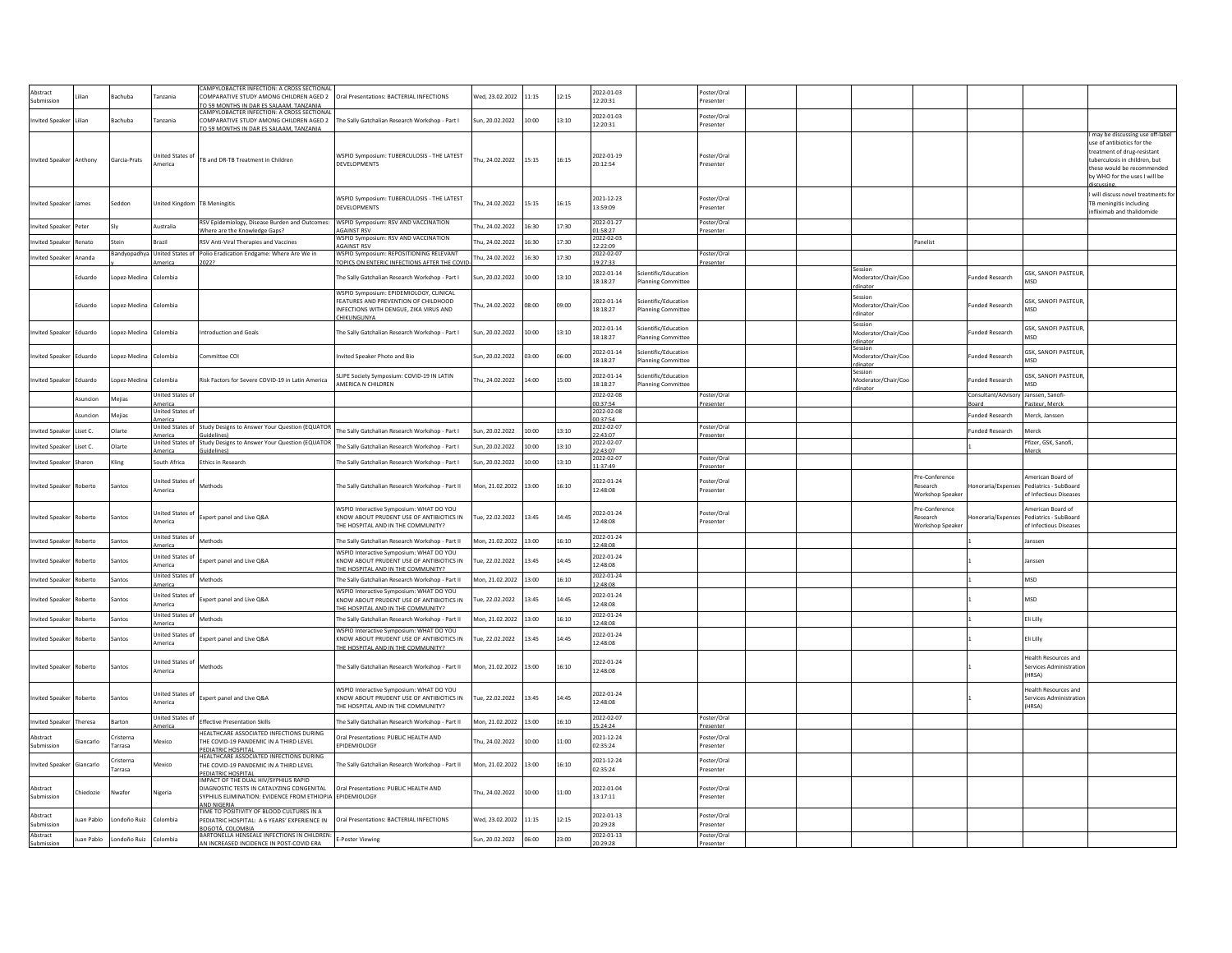|                           |              |                    |                        | LINKS2HEALTHIERBUBS: A DATA LINKAGE STUDY                                              |                                                                                      |                       |       |       |                        |                           |                          |                          |                                    |                                 |                           |              |                         |
|---------------------------|--------------|--------------------|------------------------|----------------------------------------------------------------------------------------|--------------------------------------------------------------------------------------|-----------------------|-------|-------|------------------------|---------------------------|--------------------------|--------------------------|------------------------------------|---------------------------------|---------------------------|--------------|-------------------------|
| Late Breaking<br>Abstract | mette        | Regan              | nited States of        | <b>ESTIMATING THE EFFECTIVENESS OF MATERNAL</b>                                        | Oral Presentations: ANTIBACTERIAL VACCINES                                           | Ved, 23.02.2022       | 11:15 | 12:15 | 2022-01-31             |                           | nster/Oral               |                          |                                    |                                 |                           |              |                         |
| Submission                |              |                    | merica                 | PERTUSSIS VACCINATION AMONG AUSTRALIAN                                                 |                                                                                      |                       |       |       | 22:00:01               |                           | resenter                 |                          |                                    |                                 |                           |              |                         |
| Late Breaking             |              |                    |                        | <b>INFANTS</b><br>LUNG FUNCTION IS IMPAIRED IN ADOLESCENTS                             |                                                                                      |                       |       |       |                        |                           |                          |                          |                                    |                                 |                           |              |                         |
| Abstract                  | Marieke M.   | an der Zalm        | outh Africa            | WITH PULMONARY TUBERCULOSIS DURING TB                                                  | Oral Presentations: LATE-BREAKING ABSTRACTS                                          | Ved, 23.02.2022       | 09:45 | 10:45 | 2022-02-07<br>18:31:25 |                           | Poster/Oral<br>Presenter |                          |                                    |                                 |                           |              |                         |
| Suhmission                |              |                    |                        | TREATMENT<br>HUMORAL AND CELLULAR IMMUNE RESPONSE                                      |                                                                                      |                       |       |       |                        |                           |                          |                          |                                    |                                 |                           |              |                         |
| Late Breaking<br>Abstract | ophida       | onsathorn          | ailand                 | AFTER MRNA BNT162B2 COVID-19 VACCINE                                                   | Oral Presentations: VACCINE HESITANCY                                                | Ved, 23.02.2022       | 11:15 | 12:15 | 2022-01-28             |                           | Poster/Oral              |                          |                                    |                                 |                           |              |                         |
| Submission                |              |                    |                        | AMONG IMMUNOCOMPROMISED ADOLESCENTS                                                    |                                                                                      |                       |       |       | 10:00:06               |                           | resenter                 |                          |                                    |                                 |                           |              |                         |
| Late Breaking             |              |                    |                        | ONG-TERM IMPACT OF SARS-COV-2 INFECTION I<br>CHILDREN PRESENTING TO TYGERBERG HOSPITAL |                                                                                      |                       |       |       | 2022-01-19             |                           | oster/Oral               |                          |                                    |                                 |                           |              |                         |
| Abstract                  | abelle       | ewandel            | outh Africa            | DURING THE COVID-19 PANDEMIC IN CAPE TOWN                                              | Oral Presentations: LATE-BREAKING ABSTRACTS                                          | Wed, 23.02.2022 09:45 |       | 10:45 | 22:02:30               |                           | Presenter                |                          |                                    |                                 |                           |              |                         |
| Submission                |              |                    |                        | SOUTH AFRICA                                                                           |                                                                                      |                       |       |       |                        |                           |                          |                          |                                    |                                 |                           |              |                         |
| Abstract                  | <b>Olarn</b> | ommalikit          |                        | THE CLINICAL CHARACTERISTICS OF DENGUE                                                 |                                                                                      |                       |       |       | 2022-01-06             |                           | oster/Oral               |                          |                                    |                                 |                           |              |                         |
| Submission                |              |                    | hailand                | INFECTION IN ADOLESCENTS IN COMPARISON TO<br>YOUNGER CHILDREN                          | -Poster Viewing                                                                      | sun, 20.02.2022       | 06:00 | 23:00 | 15:02:16               |                           | Presenter                |                          |                                    |                                 |                           |              |                         |
| Abstract                  | Olarn        | rommalikit         | hailand                | RESURGENCE OF CHIKUNGUNYA IN THAILAND                                                  | Oral Presentations: VIRAL INFECTIONS, DIAGNOSIS                                      | hu, 24.02.2022        | 10:00 | 11:00 | 2022-01-06             |                           | Poster/Oral              |                          |                                    |                                 |                           |              |                         |
| iubmissio                 | Celia        |                    |                        |                                                                                        | ND TREATMENT                                                                         |                       |       |       | 15:02:16               |                           | resenter                 |                          |                                    |                                 |                           |              |                         |
| <b>Invited Speak</b>      | Mercedes     | Aranda             | Mexico                 | WSPID Opening Lecture: COVID-19 Vaccination in<br>Mexico: Challenges and Progress      | OPENING CEREMONY & WSPID OPENING LECTURE                                             | Tue. 22.02.2022       | 12:30 | 13:00 | 2022-02-01<br>04:19:27 |                           | oster/Oral<br>resenter   |                          |                                    |                                 |                           |              |                         |
| <b>Invited Speake</b>     |              | Hadinegoro         | ndonesia               | Prevention and Control of Dengue & COVID-19                                            | ASPID Society Symposium: DENGUE IN THE MIDST                                         | Wed. 23.02.2022       | 09:45 | 10:45 | 2022-02-08             |                           | oster/Ora                |                          |                                    |                                 |                           |              |                         |
|                           |              |                    |                        | EXPOSURE TO INDOOR FUNGAL AEROSOLS AND                                                 | F COVID-19 PANDEMIC                                                                  |                       |       |       | 04:05:06               |                           | resenter                 |                          |                                    |                                 |                           |              |                         |
| Abstract                  |              |                    |                        | LOWER RESPIRATORY TRACT INFECTIONS AMONG                                               |                                                                                      |                       |       |       | 2022-01-22             |                           | oster/Ora                |                          |                                    | Session                         |                           |              |                         |
| Submission                | Adekunle     | akunle             | ligeria                | HOSPITALIZED UNDER-FIVE CHILDREN IN IBADAN.                                            | Oral Presentations: BACTERIAL INFECTIONS                                             | Wed, 23.02.2022       | 11:15 | 12:15 | 12:23:01               |                           | resenter                 |                          |                                    | Moderator/Chair/Coo<br>dinator  |                           |              |                         |
| Invited Speaker Jennifer  |              | Markovich          | Israel                 | <b>JIGFRIA</b><br>Committee COI                                                        | Invited Speaker Photo and Bio                                                        | Sun, 20.02.2022 03:00 |       | 06:00 | 2021-12-23             |                           |                          |                          |                                    | other role                      | <b>Stock Options</b>      | company name |                         |
| Invited Sneaker           | ennifer      | Markovich          | Israel                 | ommittee COL                                                                           | Invited Speaker Photo and Bio                                                        | Sun. 20.02.2022 03:00 |       | 06:00 | 2021-12-23             |                           |                          |                          |                                    |                                 | <b>Funded Research</b>    | comanny 2    |                         |
| <b>nvited Speake</b>      | Jenisse      | aquera             | <b>lexico</b>          | ommittee COI                                                                           | nvited Speaker Photo and Bio                                                         | un, 20.02.2022        | 03:00 | 06:00 | 2022-01-13             |                           |                          |                          | ommittee (CME.                     |                                 |                           |              |                         |
|                           |              | iuntarattiwo       |                        |                                                                                        |                                                                                      |                       |       |       | 15:51:18<br>2021-12-24 |                           |                          |                          | Research, other)<br>ommittee (CME, |                                 |                           |              |                         |
| nvited Speake             | Piyarat      |                    | hailand                | ommittee COI                                                                           | nvited Speaker Photo and Bio                                                         | un, 20.02.2022        | 03:00 | 00:00 | 05:22:54               |                           |                          |                          | Research, other                    |                                 |                           |              |                         |
| Abstract                  |              |                    |                        | SOURCE IDENTIFICATION AND INTERVENTION                                                 | Oral Presentations: ANTIBIOTIC STEWARDSHIP AND                                       |                       |       |       | 2022-01-21             |                           | oster/Oral               |                          |                                    |                                 |                           |              |                         |
| ubmission                 | re li        | Kim                | Corea, Republic        | MEASURES TAKEN TO SUCCESSFULLY CONTROL<br>TWO NOSOCOMIAL INFECTION OUTBREAKS AT A      | INFECTION CONTROL                                                                    | Wed. 23.02.2022       | 11:15 | 12:25 | 02:08:40               |                           | resenter                 |                          |                                    |                                 |                           |              |                         |
|                           |              |                    |                        | NEONATAL INTENSIVE CARE UNIT                                                           |                                                                                      |                       |       |       |                        |                           |                          |                          |                                    |                                 |                           |              |                         |
| <b>nvited Speake</b>      | David        |                    | ustralia               | mmittee COI                                                                            | nvited Speaker Photo and Bio                                                         | un. 20.02.2022        | 03:00 | 00:00 | 2021-12-26             | Scientific/Education      |                          |                          | ommittee (CME.                     | session<br>Moderator/Chair/Cog  |                           |              |                         |
|                           |              | Burener            |                        |                                                                                        |                                                                                      |                       |       |       | 00:34:40               | <b>Planning Committee</b> |                          |                          | Research, other)                   | dinator                         |                           |              |                         |
| wited Speak               | Delane       | shingadia          | <b>Inited Kingdom</b>  | Committee COI                                                                          | wited Speaker Photo and Bio                                                          | un, 20.02.2022        | 03:00 | 06:00 | 2022-02-07             |                           |                          | <b>Board of Director</b> |                                    |                                 |                           |              |                         |
|                           | todrigo      |                    |                        |                                                                                        |                                                                                      |                       |       |       | 10:43:23<br>2022-01-04 |                           |                          |                          |                                    | Local organizing                |                           |              |                         |
| wited Speak               | omerc        | eregrino           | Aexico                 | ommittee COI                                                                           | nvited Speaker Photo and Bio                                                         | un, 20.02.2022        | 03:00 | 06:00 | 16:54:28               |                           |                          |                          |                                    | mmitee LOC                      |                           |              |                         |
| <b>nvited Speake</b>      | Almudena     | Laris Gonzalez     | Mexico                 | ommittee COI                                                                           | nvited Speaker Photo and Bio                                                         | un, 20.02.2022        | 03:00 | 6:00  | 2022-01-13             |                           |                          |                          | Committee (CME.                    |                                 | Ionoraria/Expenses Sanofi |              |                         |
|                           |              |                    |                        |                                                                                        |                                                                                      |                       |       |       | 17:57:02<br>2022-01-13 |                           |                          |                          | Research, other                    |                                 |                           |              |                         |
| nvited Speake             | Almudena     | Laris Gonzalez     | Mexico                 | ommittee COI                                                                           | nvited Speaker Photo and Bio                                                         | un. 20.02.2022        | 03:00 | 00:00 | 17:57:02               |                           |                          |                          |                                    |                                 | Ionoraria/Expenses Pfizer |              |                         |
| nvited Speake             | Almudena     | Laris Gonzalez     | Mexico                 | Committee COI                                                                          | nvited Speaker Photo and Bio                                                         | un. 20.02.2022        | 03:00 | 06:00 | 2022-01-13             |                           |                          |                          |                                    |                                 | Ionoraria/Expenses Roche  |              |                         |
|                           |              |                    |                        |                                                                                        |                                                                                      |                       |       |       |                        |                           |                          |                          |                                    |                                 |                           |              |                         |
|                           |              |                    |                        |                                                                                        |                                                                                      |                       |       |       | 17:57:02               |                           |                          |                          |                                    |                                 |                           |              |                         |
| nvited Speaker ANTONIO    |              | <b>UEVANOS</b>     | Mexico                 | Committee COI                                                                          | Invited Speaker Photo and Bio                                                        | sun, 20.02.2022       | 03:00 | 06:00 | 2022-01-21             |                           |                          |                          |                                    | Local Committee<br>session      |                           |              |                         |
|                           | Nathalie     | <b>IcDermott</b>   | <b>Inited Kingdom</b>  |                                                                                        | YOUNG WSPID LAUNCH                                                                   | Wed, 23.02.2022       | 13:15 | 4:00  | 2022-01-10<br>15:21:25 | Scientific/Education      |                          |                          |                                    | Moderator/Chair/Coo             |                           |              |                         |
|                           |              |                    |                        |                                                                                        | WSPID Symposium: COMMUNITY-ACQUIRED                                                  |                       |       |       |                        | <b>Planning Committee</b> |                          |                          |                                    | rdinator<br>Session             |                           |              |                         |
|                           | Nathalie     | <b>McDermott</b>   | nited Kingdon          |                                                                                        | BACTERIAL MENINGITIS AND VIRAL ENCEPHALITIS                                          | Wed, 23.02.2022       | 15:00 | 6:00  | 2022-01-10             | Scientific/Education      |                          |                          |                                    | Moderator/Chair/Coc             |                           |              |                         |
|                           |              |                    |                        |                                                                                        | N THE ERA OF CONJUGATE BACTERIAL VACCINES                                            |                       |       |       | 15:21:25               | Planning Committee        |                          |                          |                                    | dinatr                          |                           |              |                         |
|                           |              |                    |                        |                                                                                        | WSPID Symposium: EPIDEMIOLOGY, CLINICAL<br>FEATURES AND PREVENTION OF CHILDHOOD      |                       |       |       | 2022-01-10             | Scientific/Education      |                          |                          |                                    | Session                         |                           |              |                         |
|                           | Nathalie     | McDermott          | United Kingdon         |                                                                                        | INFECTIONS WITH DENGUE, ZIKA VIRUS AND                                               | hu, 24.02.2022        | 08:00 | 09:00 | 15:21:25               | <b>Planning Committee</b> |                          |                          |                                    | Moderator/Chair/Coo             |                           |              |                         |
|                           |              |                    |                        |                                                                                        | HIKUNGUNYA                                                                           |                       |       |       |                        |                           |                          |                          |                                    | rdinator                        |                           |              |                         |
| wited Speake              | Nathalie     | AcDermott          |                        |                                                                                        |                                                                                      |                       |       |       | 2022-01-10             | Scientific/Education      |                          |                          |                                    | Session                         |                           |              |                         |
|                           |              |                    |                        | nited Kingdom Committee COI                                                            | wited Speaker Photo and Bio                                                          | un, 20.02.2022        | 03:00 | 06:00 | 15:21:25               | <b>Planning Committee</b> |                          |                          |                                    | Moderator/Chair/Coo<br>rdinator |                           |              |                         |
|                           |              |                    |                        |                                                                                        |                                                                                      |                       |       |       | 2022-01-10             | Scientific/Education      |                          |                          |                                    | Session                         |                           |              |                         |
| <b>nvited Speaker</b>     | Nathalie     | McDermott          |                        | Inited Kingdom Young WSPID Launch                                                      | OUNG WSPID LAUNCH                                                                    | Ved, 23.02.2022       | 13:15 | 14:00 | 15:21:25               | <b>Planning Committee</b> |                          |                          |                                    | Moderator/Chair/Coo<br>rdinator |                           |              |                         |
|                           |              |                    |                        |                                                                                        |                                                                                      |                       |       |       | 2022-01-10             | Scientific/Education      |                          |                          |                                    | Session                         |                           |              |                         |
| <b>nvited Speake</b>      | Nathalie     | McDermott          | nited Kingdom Live Q&A |                                                                                        | OUNG WSPID LAUNCH                                                                    | Ved, 23.02.2022       | 13:15 | 14:00 | 15:21:25               | Planning Committee        |                          |                          |                                    | Moderator/Chair/Coo             |                           |              |                         |
|                           |              |                    |                        |                                                                                        |                                                                                      |                       |       |       | 2022-02-08             | Scientific/Education      |                          |                          |                                    | rdinator                        |                           |              |                         |
| wited Speake              | erenice      | Muñoz              | Mexico                 | ommittee COI                                                                           | wited Speaker Photo and Bio                                                          | un, 20.02.2022        | 03:00 | 06:00 | 19:35:12               | <b>Planning Committee</b> |                          |                          |                                    |                                 |                           |              |                         |
| nvited Speake             | Mirella      | /azquez            | <b>lexico</b>          | ommittee COI                                                                           | nvited Speaker Photo and Bio                                                         | un, 20.02.2022        | 03:00 | 6:00  | 2022-02-09<br>04:20:15 |                           |                          |                          | Committee (CME.                    |                                 |                           |              |                         |
|                           |              |                    |                        | CLINICAL CHARACTERISTICS AND OUTCOMES OF                                               |                                                                                      |                       |       |       |                        |                           |                          |                          | Research, other                    |                                 |                           |              |                         |
| bstract<br>submission     | aniela       | isneros<br>Saldaña | Mexico                 | NEWBORNS FOLLOWING COVID-19 IN PREGNANCY                                               | Oral Presentations: VIRAL INFECTIONS                                                 | Wed, 23.02.2022       | 11:15 | 12:15 | 2022-02-09<br>18:04:20 |                           | oster/Oral<br>resenter   |                          | nmittee (CME,<br>Research, other)  |                                 |                           |              |                         |
|                           |              | Cisneros           |                        | IN MEXICO: A COHORT STUDY.                                                             |                                                                                      |                       |       |       | 2022-02-09             |                           | Poster/Oral              |                          | Committee (CME,                    |                                 |                           |              |                         |
| Invited Speake            | Daniela      | aldaña             | Mexico                 | Committee COI                                                                          | Invited Speaker Photo and Bio                                                        | sun. 20.02.2022       | 03:00 | 06:00 | 18:04:20               |                           | esenter                  |                          | esearch, other                     |                                 |                           |              |                         |
|                           |              |                    |                        | PENICILLIN G MONOTHERAPHY IS EFFECTIVE IN                                              |                                                                                      |                       |       |       |                        |                           |                          |                          |                                    |                                 |                           |              |                         |
| Abstract<br>Submission    | Kevin        | Rico Gutiérrez     | Colombia               | HE TREATMENT OF ODONTOGENIC FACIAL<br>CELLULITIS: RESULTS FROM A PEDIATRIC             | Oral Presentations: ANTIBIOTIC STEWARDSHIP AND<br><b>INFECTION CONTROL</b>           | Wed, 23.02.2022       | 11:15 | 12:25 | 2021-12-23<br>14:01:35 |                           | oster/Oral<br>resenter   |                          |                                    |                                 |                           |              |                         |
|                           |              |                    |                        | <u>RETROSPECTIVE COHORT STUDY IN BOGOTÁ</u>                                            |                                                                                      |                       |       |       |                        |                           |                          |                          |                                    |                                 |                           |              |                         |
| <b>nvited Speake</b>      | David        | <b>Soldblatt</b>   | nited Kingdom          | New Ways of Providing Vaccines: Alternate Dosing                                       | Special Symposium: NEW PCVs: WHAT'S ON THE                                           | Mon, 21.02.2022       | 11:00 | 12:30 | 2022-02-07             |                           | Poster/Oral              |                          |                                    |                                 |                           |              | educed vaccine schedule |
|                           |              |                    |                        | and Fractional Doses                                                                   | HORIZON<br>AfSPID Society Symposium: PATTERNS OF SEVERE                              |                       |       |       | 10:44:55               |                           | resenter                 |                          |                                    |                                 |                           |              |                         |
| nvited Speaker            | Maha         | Mansour            | Egypt                  | MIS-C: Epidemiology and Management - A View<br>From Egypt                              | COVID IN CHILDREN ACROSS AFRICA, CHALLENGES                                          | ue, 22.02.2022        | 13:45 | 14.45 | 2022-01-28<br>16:39:49 |                           | Poster/Oral<br>Presenter |                          |                                    |                                 |                           |              |                         |
|                           |              |                    |                        |                                                                                        | AND SOLUTIONS FOR MANAGEMENT<br>AfSPID Society Symposium: PATTERNS OF SEVERE         |                       |       |       |                        |                           |                          |                          |                                    |                                 |                           |              |                         |
| nvited Speaker            | Sabrina      | Kitaka             | Jganda                 | Challenge of Diagnosis, Treatment and Follow up o                                      | COVID IN CHILDREN ACROSS AFRICA, CHALLENGES                                          | ue, 22.02.2022        | 13:45 | 4:45  | 2022-02-07             |                           | Poster/Oral              |                          | Committee (CME                     |                                 |                           |              |                         |
|                           |              |                    |                        | Misc in Low Resource Settings                                                          | ND SOLUTIONS FOR MANAGEMENT                                                          |                       |       |       | 11:05:09               |                           | Presenter                |                          | Research, other)                   |                                 |                           |              |                         |
| <b>nvited Speake</b>      | Mary-Ann     | Davies             |                        | Comparing Paediatric Outcomes in the Omicron-                                          | AfSPID Society Symposium: PATTERNS OF SEVERE                                         |                       |       | 14:45 | 2022-02-07             |                           | oster/Oral               |                          |                                    |                                 |                           |              |                         |
|                           |              |                    | outh Africa            | riven 4th Wave with Previous Waves in the<br>Vestern Cape, South Africa                | COVID IN CHILDREN ACROSS AFRICA, CHALLENGES<br>AND SOLUTIONS FOR MANAGEMENT.         | ue, 22.02.2022        | 13:45 |       | 12:47:06               |                           | resenter                 |                          |                                    |                                 |                           |              |                         |
| nvited Speake             | Maria        | Villegas           | clombia                | Expert panel and Live Q&A                                                              | WSPID Interactive Symposium: WHAT DO YOU<br>KNOW ABOUT PRUDENT USE OF ANTIBIOTICS IN | ue, 22.02.2022        | 13:45 | 14:45 | 2022-02-07<br>14:38:34 |                           |                          |                          |                                    | Session<br>Moderator/Chair/Coo  | Ionoraria/Expenses        | MSD. Pfizer  |                         |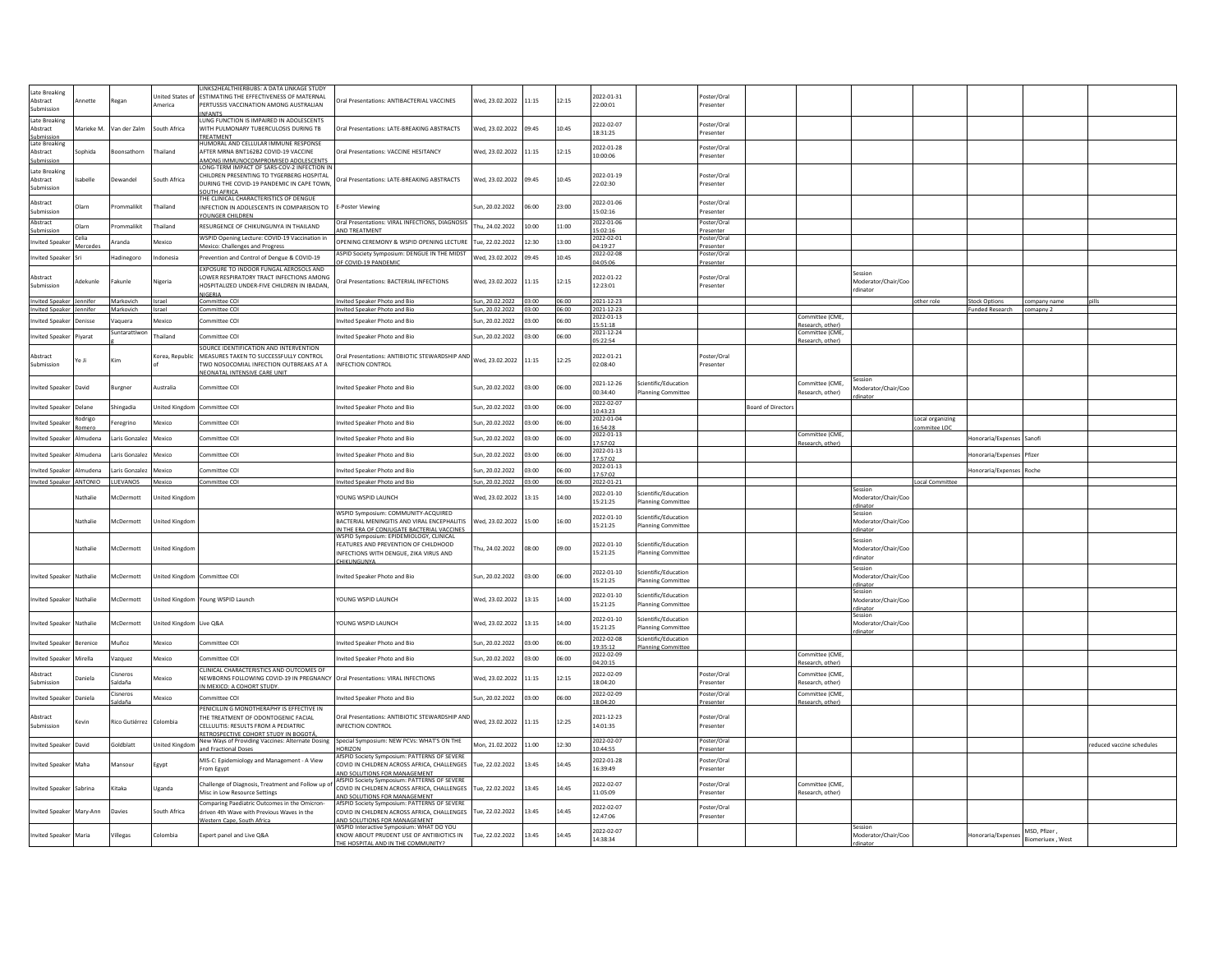| wited Speaker            | Frank         | Beard              | ustralia                           | Successes and Challenges of School-Based HPV<br>Vaccination in Australia                                                                                                                                                         | PIDS & ANZPID Joint Society Symposium<br>IMMUNIZATION AND REFUGEE HEALTH ACROSS<br>HE GLOBE                                | hu, 24.02.2022        | 15:15 | 16:30 | 2022-02-07<br>21:42:23            |                                                                         | Poster/Oral<br>resenter               |  |                                            |         |             |
|--------------------------|---------------|--------------------|------------------------------------|----------------------------------------------------------------------------------------------------------------------------------------------------------------------------------------------------------------------------------|----------------------------------------------------------------------------------------------------------------------------|-----------------------|-------|-------|-----------------------------------|-------------------------------------------------------------------------|---------------------------------------|--|--------------------------------------------|---------|-------------|
| Abstract<br>Submission   | ieke          | Tack               | Belgium                            | PERFORMANCE OF AUTOMATED VERSUS MANUAL<br>RESPIRATORY RATE MEASUREMENT IN CHILDREN<br>UNDER FIVE ADMITTED WITH SUSPICION OF<br>BLOODSTREAM INFECTION TO KISANTU HOSPITAL                                                         | Oral Presentations: PUBLIC HEALTH AND<br>EPIDEMIOLOGY                                                                      | hu, 24.02.2022        | 10:00 | 11:00 | 2022-01-04<br>12:37:00            |                                                                         | Poster/Oral<br>resenter               |  |                                            |         |             |
| Abstract<br>Submission   | urdeep        | Dhooria            | India                              | DR CONGO<br>COMPARISON OF CLINICAL FEATURES AND<br>OUTCOME OF DENGUE FEVER AND MIS-C IN<br>CHILDREN                                                                                                                              | Oral Presentations: VIRAL INFECTIONS                                                                                       | Ved, 23.02.2022       | 11:15 | 12:15 | 2022-01-14<br>12:07:14            |                                                                         | Poster/Oral<br>resenter               |  |                                            |         |             |
| nvited Speaker           | iurdeep       | Dhooria            | India                              | COMPARISON OF CLINICAL FEATURES AND<br>OUTCOME OF DENGUE FEVER AND MIS-C IN                                                                                                                                                      | The Sally Gatchalian Research Workshop - Part I                                                                            | un, 20.02.2022        | 10:00 | 13:10 | 2022-01-14<br>12:07:14            |                                                                         | Poster/Oral<br>Presenter              |  |                                            |         |             |
| Abstract<br>Submissior   | Laura         | Andreozzi          | Italy                              | CHILDREN<br>MICROBIOLOGICALLY APPROPRIATE AND<br>INAPPROPRIATE EMPIRIC ANTIBIOTIC THERAPY IN<br>PEDIATRIC FEBRILE ESCHERICHIA COLI URINARY<br>TRACT INFECTIONS: A RETROSPECTIVE STUDY<br>COMPARING IN VIVO AND IN VITRO EFFICACY | Oral Presentations: DIAGNOSTIC APPROACHES AND<br><b>HERAPY IN PID</b>                                                      | Thu, 24.02.2022       | 10:00 | 11:00 | 2021-12-24<br>06:36:50            |                                                                         | Poster/Oral<br>resenter               |  |                                            |         |             |
| Abstract<br>Submissior   | milv:         | lorn               |                                    | United States of INCOMPLETE PNEUMOCOCCAL CONJUGATE<br><b>VACCINE (PCV) VACCINATION SERIES IN CHILDREN</b>                                                                                                                        | Oral Presentations: VACCINE HESITANCY                                                                                      | Ved. 23.02.2022       | 11:15 | 12:15 | 2022-01-05<br>5:49:03             |                                                                         | Poster/Oral<br>resenter               |  |                                            | mployee | Pfizer Inc. |
|                          | ames          | Cherry             | United States of<br>America        |                                                                                                                                                                                                                                  | WSPID Symposium: MEASLES: WHY DO WE FAIL TO<br>RADICATE THE DISEASE?                                                       | ue, 22.02.2022        | 13:45 | 14:45 | 2022-01-14<br>19:27:49            |                                                                         |                                       |  | ession<br>Moderator/Chair/Coo<br>dinator   |         |             |
|                          | Harsha        | Lochan             | <b>Jnited Kingdon</b>              |                                                                                                                                                                                                                                  | WSPID Symposium: MEASLES: WHY DO WE FAIL TO<br><b>RADICATE THE DISEASE?</b>                                                | ue, 22.02.2022        | 13:45 | 14:45 | 2022-02-01<br>14:51:51            |                                                                         |                                       |  | Session<br>Moderator/Chair/Coo<br>rdinator |         |             |
|                          | larsha        | Lochan             | <b>Inited Kingdon</b>              |                                                                                                                                                                                                                                  | VSPID Symposium: HIV/AIDS IN CHILDREN                                                                                      | hu, 24.02.2022        | 14:00 | 15:00 | 2022-02-01<br>14:51:51            |                                                                         |                                       |  | Aoderator/Chair/Coo<br>rdinator            |         |             |
| <b>nvited Speaker</b>    | Harsha        | Lochan             | <b>Jnited Kingdom</b>              | Live Q&A                                                                                                                                                                                                                         | OUNG WSPID LAUNCH                                                                                                          | Ved, 23.02.2022       | 13:15 | 14:00 | 2022-02-01<br>14:51:51            |                                                                         |                                       |  | essior<br>Aoderator/Chair/Coo<br>rdinator  |         |             |
|                          | Kattia        | Camacho<br>Badilla | Costa Rica                         |                                                                                                                                                                                                                                  | WSPID Interactive Symposium: WHAT DO YOU<br>(NOW ABOUT PRUDENT USE OF ANTIBIOTICS IN<br>THE HOSPITAL AND IN THE COMMUNITY? | ue, 22.02.2022        | 13:45 | 14:45 | 2022-02-07<br>14:00:55            | Scientific/Education<br>lanning Committee                               |                                       |  | iessior<br>Moderator/Chair/Coo<br>rdinator |         |             |
|                          | Kattia        | Camacho<br>Badilla | Costa Rica                         |                                                                                                                                                                                                                                  | Oral Presentations: VACCINE HESITANCY                                                                                      | Ved. 23.02.2022       | 11:15 | 12:15 | 2022-02-07<br>14:00:55            | Scientific/Education<br>Planning Committee                              |                                       |  | Moderator/Chair/Coo<br>rdinator            |         |             |
| nvited Speaker           | Kattia        | Camacho<br>Badilla | Costa Rica                         | Committee COI                                                                                                                                                                                                                    | nvited Speaker Photo and Bio                                                                                               | un. 20.02.2022        | 03:00 | 06:00 | 2022-02-07<br>14:00:55            | cientific/Education<br>lanning Committee                                |                                       |  | Session<br>Moderator/Chair/Coo<br>dinator  |         |             |
|                          | Daniel        | Jarovsky           | Brazil                             |                                                                                                                                                                                                                                  | WSPID Plenary Symposium: THE COVID-19<br>PANDEMIC: LESSONS LEARNED AND ONGOING<br>HALLENGES FOR CHILDREN                   | Tue, 22.02.2022       | 15:00 | 16:00 | 2021-12-29<br>01:48:07            | cientific/Education<br><b>Planning Committee</b>                        |                                       |  | Session<br>Moderator/Chair/Coo<br>dinator  |         |             |
| Abstract<br>iubmissio    | <b>Daniel</b> | Jarovsky           | Brazil                             | BACTEREMIA IN CHILDREN: THE HEMOCULTURE<br>PATTERN OF GRAM POSITIVE MICRO-ORGANISMS<br>AT A TERTIARY HOSPITAL IN SÃO PAULO BETWEEN<br>2010 AND 2020                                                                              | -Poster Viewing                                                                                                            | Sun. 20.02.2022       | 06:00 | 23:00 | 2021-12-29<br>01:48:07            | Scientific/Education<br>Planning Committee                              |                                       |  | Session<br>Moderator/Chair/Coo<br>rdinator |         |             |
| Abstract<br>Submission   | niel          | larovsky           | Brazil                             | DECREASED INCIDENCE OF PNEUMOCOCCAL<br>MENINGITIS IN BRAZIL DURING THE COVID19<br>PANDEMIC                                                                                                                                       | -Poster Viewing                                                                                                            | un, 20.02.2022        | 06:00 | 23:00 | 2021-12-29<br>01:48:07            | Scientific/Education<br><b>Planning Committee</b>                       |                                       |  | Session<br>Moderator/Chair/Coo<br>rdinator |         |             |
| Abstract<br>Suhmission   | niel          | arovsky            | Brazil                             | GRAM-NEGATIVE PEDGIATRIC BLOODSTREAM<br>INFECTION: A 10-YEARS EPIDEMIOLOGICAL<br>NALYSIS IN A SINGLE CENTER IN SÃO PAULO.                                                                                                        | -Poster Viewing                                                                                                            | un, 20.02.2022        | 06:00 | 23:00 | 2021-12-29<br>01:48:07            | Scientific/Education<br><b>Planning Committee</b>                       |                                       |  | Sessior<br>Moderator/Chair/Coo<br>rdinator |         |             |
| nvited Speaker           | Daniel        | Jarovsky           | Brazil                             | Committee COI                                                                                                                                                                                                                    | nvited Speaker Photo and Bio                                                                                               | sun, 20.02.2022       | 03:00 | 06:00 | 2021-12-29<br>01:48:07            | Scientific/Education<br><b>Planning Committee</b>                       |                                       |  | Session<br>Moderator/Chair/Coo<br>rdinator |         |             |
|                          | osemary       | Olivero            | United States of<br>America        |                                                                                                                                                                                                                                  | WSPID Interactive Symposium: WHAT DO YOU<br>KNOW ABOUT PRUDENT USE OF ANTIBIOTICS IN<br>THE HOSPITAL AND IN THE COMMUNITY? | ue, 22.02.2022        | 13:45 | 14:45 | 2022-01-10<br>18:52:53            | Scientific/Education<br>lanning Committee                               |                                       |  | Session<br>Moderator/Chair/Coo<br>rdinator |         |             |
|                          | osemary       | Olivero            | <b>Jnited States o</b><br>America  |                                                                                                                                                                                                                                  | <b>NSPID Plenary Symposium: THE COVID-19</b><br>PANDEMIC: LESSONS LEARNED AND ONGOING<br><b>HALLENGES FOR CHILDREN</b>     | ue, 22.02.2022        | 15:00 | 16:00 | 2022-01-10<br>18:52:53            | Scientific/Education<br>Planning Committee                              |                                       |  | Session<br>Moderator/Chair/Coo<br>rdinator |         |             |
| <b>nvited Speaker</b>    | tosemarv      | Olivero            | United States of<br>America        | Pediatric Infectious Diseases                                                                                                                                                                                                    | WSPID Symposium: HOT PAPERS IN THE FIELD OF<br>EDIATRIC INFECTIOUS DISEASES 2019-2021                                      | hu. 24.02.2022        | 15:15 | 16:25 | 2022-01-10<br>18:52:53            | Scientific/Education<br>Planning Committee                              |                                       |  | iession<br>Moderator/Chair/Coo<br>dinator  |         |             |
| nvited Speaker           | Rosemary      | Olivero            | <b>Jnited States of</b><br>America | Committee COI                                                                                                                                                                                                                    | nvited Speaker Photo and Bio                                                                                               | sun, 20.02.2022       | 03:00 | 06:00 | 2022-01-10<br>18:52:53            | cientific/Education<br>Planning Committee                               |                                       |  | Session<br>Moderator/Chair/Coo<br>rdinator |         |             |
| nvited Speaker           | Rosemary      | Olivero            | United States o<br>America         | Young WSPID Launch                                                                                                                                                                                                               | OUNG WSPID LAUNCH                                                                                                          | Wed. 23.02.2022       | 13:15 | 14:00 | 2022-01-10<br>18:52:53            | Scientific/Education<br>Planning Committee                              |                                       |  | Session<br>Moderator/Chair/Coc<br>dinato   |         |             |
| <b>nvited Speaker</b>    | osemary       | Olivero            | <b>Jnited States of</b><br>merica  | ive Q&A                                                                                                                                                                                                                          | OUNG WSPID LAUNCH                                                                                                          | Wed, 23.02.2022 13:15 |       | 14:00 | 2022-01-10<br>18:52:53            | Scientific/Education<br><b>Planning Committee</b>                       |                                       |  | Session<br>Moderator/Chair/Coo<br>rdinator |         |             |
|                          | uan           | Torres             | Chile                              |                                                                                                                                                                                                                                  | Parallel Sponsored Symposium 02 (Not included in<br>nain event CME/CPD Accreditation)                                      | ue. 22.02.2022        | 16:30 | 18:00 | 2022-02-01<br>14:21:56            | Scientific/Education<br>lanning Committee                               | Poster/Oral<br>Presenter              |  |                                            |         |             |
|                          | uan           | Torres             | Chile                              |                                                                                                                                                                                                                                  | WSPID Symposium: VIRAL HEPATITIS                                                                                           | Ved. 23.02.2022       | 15:00 | 16:00 | 2022-02-01<br>14:21:56            | Scientific/Education<br><b>Planning Committee</b>                       | Poster/Oral<br>Presenter              |  |                                            |         |             |
|                          | uan           | Torres             | Chile                              |                                                                                                                                                                                                                                  | WSPID Symposium: HOT PAPERS IN THE FIELD OF<br>PEDIATRIC INFECTIOUS DISEASES 2019-2021                                     | hu, 24.02.2022        | 15:15 | 16:25 | 2022-02-01<br>14:21:56            | Scientific/Education<br>Planning Committee                              | Poster/Oral<br>Presenter              |  |                                            |         |             |
|                          | uan           | Torres             | Chile                              |                                                                                                                                                                                                                                  | WSPID Symposium: RSV AND VACCINATION<br><b>GAINST RSV</b>                                                                  | hu. 24.02.2022        | 16:30 | 17:30 | 2022-02-01<br>14:21:56            | Scientific/Education<br>Planning Committee                              | Poster/Oral<br>Presenter              |  |                                            |         |             |
|                          | uan           | Torres             | Chile                              |                                                                                                                                                                                                                                  | lenary Sponsored Symposium 03 (Not included in<br>main event CME/CPD Accreditation)                                        | un. 20.02.2022        | 16:30 | 18:00 | 2022-02-01<br>14:21:56            | cientific/Education<br>Planning Committee                               | Poster/Oral<br>Presenter              |  |                                            |         |             |
| Abstract<br>Submission   |               | Torres             | Chile                              | IMPACT OF MULTIPLE POLYMERASE CHAIN<br>REACTION (MPCR) IN THE MANAGEMENT OF<br>PEDIATRIC INPATIENTS WITH ACUTE RESPIRATORY<br><b>INFECTION</b>                                                                                   | <b>E-Poster Viewing</b>                                                                                                    | sun, 20.02.2022       | 06:00 | 23:00 | 2022-02-01<br>14:21:56            | Scientific/Education<br>Planning Committee                              | oster/Oral<br>resenter                |  |                                            |         |             |
| ndustry                  |               | Torres             | Chile                              | <b>Nelcome and introduction</b>                                                                                                                                                                                                  | Plenary Sponsored Symposium 03 (Not included in                                                                            | un, 20.02.2022        | 16:30 | 18:00 | 2022-02-01<br>14:21:56            | Scientific/Education                                                    | Poster/Oral                           |  |                                            |         |             |
| Speaker<br>Industry      |               | orres              | Chile                              | aculty Panel Discussion and Q&A Session                                                                                                                                                                                          | main event CME/CPD Accreditation)<br>lenary Sponsored Symposium 03 (Not included in                                        | un, 20.02.2022        | 16:30 | 18:00 | 2022-02-01                        | <b>Planning Committee</b><br>Scientific/Education                       | Presenter<br>Poster/Oral              |  |                                            |         |             |
| Speaker<br>nvited Speake |               | orres              | Chile                              | Committee COI                                                                                                                                                                                                                    | ain event CME/CPD Accreditation)<br>wited Speaker Photo and Bio                                                            | un, 20.02.2022        | 03:00 | 06:00 | 4:21:56<br>2022-02-01<br>14:21:56 | Planning Committee<br>Scientific/Education<br><b>Planning Committee</b> | Presenter<br>Poster/Oral<br>Presenter |  |                                            |         |             |
| Industry<br>Speaker      | uan           | Torres             | Chile                              | Introduction of the expert panel and topics                                                                                                                                                                                      | Parallel Sponsored Symposium 02 (Not included in<br>main event CME/CPD Accreditation)                                      | ue, 22.02.2022        | 16:30 | 18:00 | 2022-02-01<br>14:21:56            | Scientific/Education<br><b>Planning Committee</b>                       | Poster/Oral<br>Presenter              |  |                                            |         |             |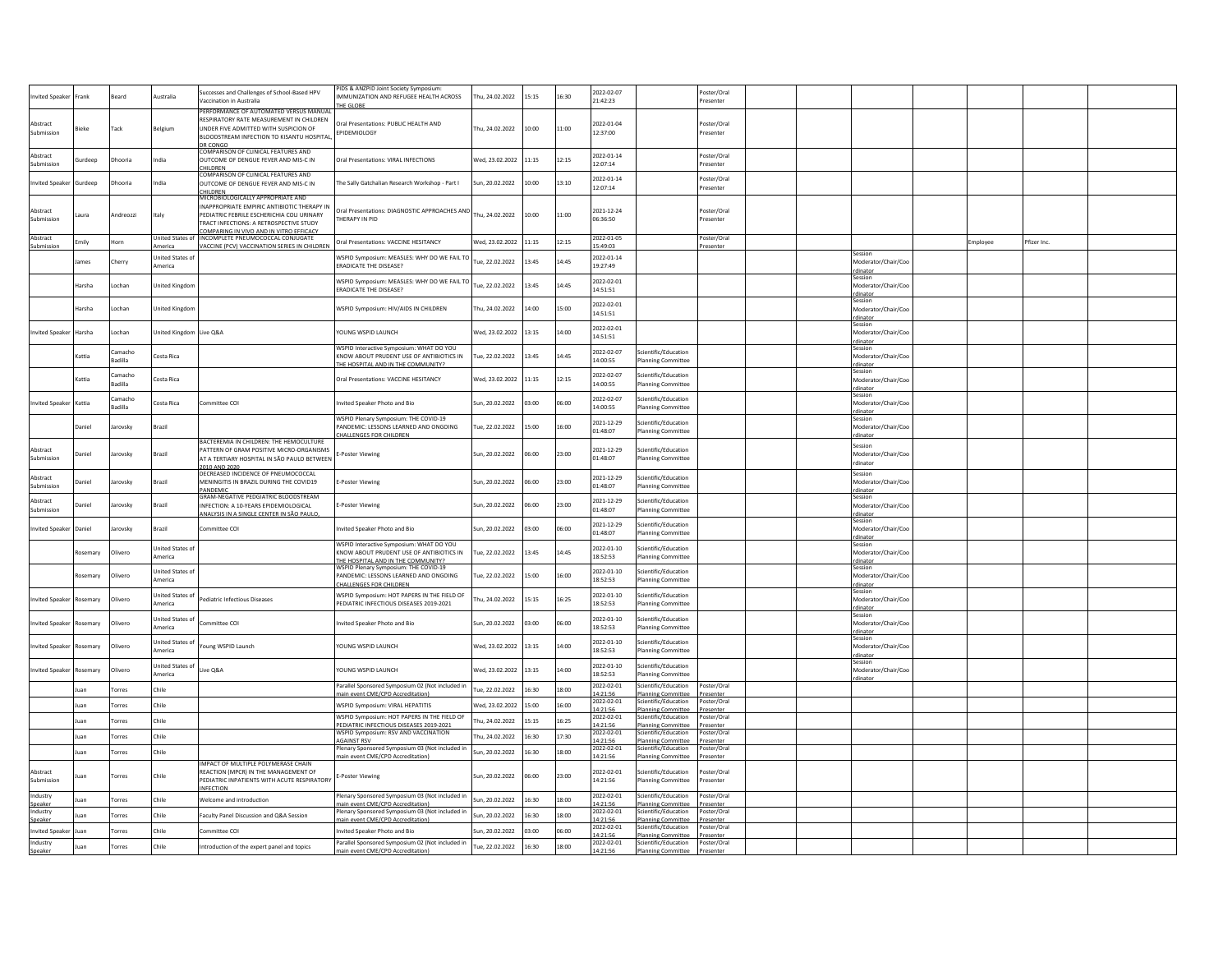| ndustry                       |               |                  |                        |                                              | Parallel Sponsored Symposium 02 (Not included in |                       |       |       | 2022-02-01             | cientific/Education       | Poster/Oral |                           |                     |                                        |                                    |                                |
|-------------------------------|---------------|------------------|------------------------|----------------------------------------------|--------------------------------------------------|-----------------------|-------|-------|------------------------|---------------------------|-------------|---------------------------|---------------------|----------------------------------------|------------------------------------|--------------------------------|
|                               |               | Torres           | Chile                  | <b>Q&amp;A</b>                               | nt CME/CPD Accreditatio                          | ue, 22.02.2022        | 16:30 | 18:00 | $-21 - 56$             |                           |             |                           |                     |                                        |                                    |                                |
| ndustr                        |               |                  |                        |                                              | Parallel Sponsored Symposium 02 (Not included in |                       |       |       | 2022-02-01             | Scientific/Education      | oster/Oral  |                           |                     |                                        |                                    |                                |
| Speake                        | ian           | Torres           | Chile                  | Conclusions                                  | ain event CME/CPD Accreditation                  | ue. 22.02.2022        | 16:30 | 18:00 | 4:21:56                | nning Committe            | esenter     |                           |                     |                                        |                                    |                                |
|                               |               |                  |                        |                                              |                                                  |                       |       |       |                        |                           |             |                           | Session             |                                        |                                    |                                |
|                               | onald         | de Groot         | letherlands            |                                              | WSPID Plenary Symposium: INNOVATION IN           | Ved, 23.02.2022       | 08:15 | 09:15 | 2021-12-23             | Scientific/Education      |             | oard of Director          | Moderator/Chair/Coo | Consultant/Advisory Pfizer, member of  |                                    |                                |
|                               |               |                  |                        |                                              | <b>INFECTIOUS DISEASES</b>                       |                       |       |       | 12:17:44               | lanning Committee         |             |                           | rdinator            | Board                                  | <b>DSMP</b>                        |                                |
|                               |               |                  |                        |                                              |                                                  |                       |       |       |                        |                           |             |                           |                     |                                        |                                    |                                |
|                               | tonald        | de Groot         | Vetherlands            |                                              | NAPOLEÓN GONZÁLEZ WORLD LECTURE                  | hu, 24.02.2022        | 09:15 | 10:00 | 2021-12-23             | cientific/Education       |             | <b>Board of Directors</b> | Moderator/Chair/Coo | Consultant/Advisory Pfizer, member of  |                                    |                                |
|                               |               |                  |                        |                                              |                                                  |                       |       |       | 12:17:44               | <b>Planning Committee</b> |             |                           | rdinator            | <b>Board</b>                           | <b>DSMR</b>                        |                                |
|                               |               |                  |                        |                                              |                                                  |                       |       |       |                        |                           |             |                           | Session             |                                        |                                    |                                |
|                               | <b>conald</b> | de Groot         | letherlands            |                                              | Oral Presentations: LATE-BREAKING ABSTRACTS      | Ved, 23.02.2022       | 09:45 | 10:45 | 2021-12-23             | cientific/Education       |             | <b>Board of Directors</b> | Moderator/Chair/Cog | Consultant/Advisory                    | Pfizer, member of                  |                                |
|                               |               |                  |                        |                                              |                                                  |                       |       |       | 12:17:44               | <b>Planning Committee</b> |             |                           | rdinator            | Board                                  | <b>DSMB</b>                        |                                |
|                               |               |                  |                        |                                              | WSPID & ESWI Joint session: SHOULD WE            |                       |       |       |                        |                           |             |                           | Session             |                                        |                                    |                                |
|                               | Ronald        | de Groot         | Vetherlands            |                                              | VACCINATE CHILDREN AGAINST COVID-19 AND          | Tue, 22.02.2022       | 13:45 | 14:45 | 2021-12-23             | cientific/Education       |             | <b>Board of Directors</b> | Moderator/Chair/Coo | Consultant/Advisory                    | Pfizer, member of                  |                                |
|                               |               |                  |                        |                                              | INFLUENZA?                                       |                       |       |       | 12:17:44               | <b>Planning Committee</b> |             |                           | rdinator            | Board                                  | <b>DSMP</b>                        |                                |
|                               |               |                  |                        |                                              |                                                  |                       |       |       |                        |                           |             |                           | Session             |                                        |                                    |                                |
| <b>Invited Speake</b>         | Ronald        | de Groot         | <b>Jetherlands</b>     | Committee COI                                | nvited Speaker Photo and Bio                     | Sun, 20.02.2022       | 03:00 | 06:00 | 2021-12-23             | Scientific/Education      |             | <b>Board of Director:</b> | Moderator/Chair/Cog | Consultant/Advisory Pfizer, member of  |                                    |                                |
|                               |               |                  |                        |                                              |                                                  |                       |       |       | 12:17:44               | <b>Planning Committee</b> |             |                           | dinato              | Board                                  | DSMB                               |                                |
|                               |               |                  |                        |                                              | WSPID & ESWI Joint session: SHOULD WE            |                       |       |       |                        |                           |             |                           | Session             |                                        |                                    |                                |
| Invited Speake                | hlanos        | de Groot         | Vetherlands            | Welcome and brief introduction by the chairs | VACCINATE CHILDREN AGAINST COVID-19 AND          | Tue, 22.02.2022       | 13:45 | 14:45 | 2021-12-23             | cientific/Education       |             | <b>Board of Director:</b> | Moderator/Chair/Coo | Consultant/Advisory                    | Pfizer, member of                  |                                |
|                               |               |                  |                        |                                              | INFLUENZA?                                       |                       |       |       | 12:17:44               | <b>Planning Committee</b> |             |                           | rdinator            | Board                                  | <b>DSMP</b>                        |                                |
|                               |               |                  |                        |                                              |                                                  |                       |       |       |                        |                           |             |                           | Session             |                                        |                                    |                                |
| nvited Speake                 | tonald        | de Groot         | letherlands            | ntroduction by session chairs                | NAPOLEÓN GONZÁLEZ WORLD LECTURE                  | hu, 24.02.2022        | 09:15 | 10:00 | 2021-12-23<br>12:17:44 | cientific/Education       |             | <b>Board of Directors</b> | Moderator/Chair/Coo | Consultant/Advisory Pfizer, member of  | <b>DSMB</b>                        |                                |
|                               |               |                  |                        |                                              |                                                  |                       |       |       |                        | <b>Planning Committee</b> |             |                           |                     | Board                                  |                                    |                                |
|                               | Ronald        | de Groot         | Vetherlands            |                                              | WSPID Plenary Symposium: INNOVATION IN           | Ved. 23.02.2022       | 08:15 | 09:15 | 2021-12-23             |                           |             |                           |                     | Consultant/Advisor                     | <b>Hybridize Therapeutics</b>      |                                |
|                               |               |                  |                        |                                              | INFECTIOUS DISEASES                              |                       |       |       | 12:17:44               |                           |             |                           |                     | Board                                  |                                    |                                |
|                               | Ronald        | de Groot         | Vetherlands            |                                              | NAPOLEÓN GONZÁLEZ WORLD LECTURE                  | hu. 24.02.2022        | 09:15 | 10:00 | 2021-12-23             |                           |             |                           |                     | Consultant/Advisory                    | <b>Hybridize Therapeutics</b>      |                                |
|                               |               |                  |                        |                                              |                                                  |                       |       |       | 12:17:44               |                           |             |                           |                     | Board                                  |                                    |                                |
|                               | Ronald        | de Groot         | Vetherlands            |                                              | Oral Presentations: LATE-BREAKING ARSTRACTS      | Ned. 23.02.2022       | 09:45 | 10:45 | 2021-12-23             |                           |             |                           |                     | Consultant/Advisory                    | <b>Hybridize Therapeutics</b>      |                                |
|                               |               |                  |                        |                                              |                                                  |                       |       |       | 12:17:44               |                           |             |                           |                     | Board                                  |                                    |                                |
|                               | Ronald        | de Groot         | Netherlands            |                                              | WSPID & ESWI Joint session: SHOULD WE            | ue, 22.02.2022        | 13:45 | 14:45 | 2021-12-23             |                           |             |                           |                     | Consultant/Advisory                    | <b>Hybridize Therapeutics</b>      |                                |
|                               |               |                  |                        |                                              | VACCINATE CHILDREN AGAINST COVID-19 AND          |                       |       |       | 2:17:44                |                           |             |                           |                     | Board                                  |                                    |                                |
| nvited Speake                 | Ronald        | de Groot         | Netherlands            | Committee COI                                | Invited Speaker Photo and Bio                    | Sun, 20.02.2022       | 03:00 | 06:00 | 2021-12-23             |                           |             |                           |                     | Consultant/Advisory                    | <b>Hybridize Therapeutics</b>      |                                |
|                               |               |                  |                        |                                              |                                                  |                       |       |       | 2:17:44                |                           |             |                           |                     | Board                                  |                                    |                                |
| nvited Speake                 | tonald        | de Groot         | Netherlands            | Welcome and brief introduction by the chairs | WSPID & ESWI Joint session: SHOULD WE            | ue, 22.02.2022        | 13:45 | 14:45 | 2021-12-23             |                           |             |                           |                     | Consultant/Advisory                    | <b>Hybridize Therapeutics</b>      |                                |
|                               |               |                  |                        |                                              | <b>/ACCINATE CHILDREN AGAINST COVID-19 AND</b>   |                       |       |       | 2:17:44                |                           |             |                           |                     | Board                                  |                                    |                                |
| nvited Speake                 | <b>conald</b> | de Groot         | Netherlands            | Introduction by session chairs               | NAPOLEÓN GONZÁLEZ WORLD LECTURE                  | hu, 24.02.2022        | 09:15 | 10:00 | 2021-12-23             |                           |             |                           |                     | Consultant/Advisory                    | <b>Hybridize Therapeutics</b>      |                                |
|                               |               |                  |                        |                                              |                                                  |                       |       |       | 2:17:44                |                           |             |                           |                     | <b>Board</b>                           |                                    |                                |
|                               | hlanot        | de Groot         | Netherlands            |                                              | WSPID Plenary Symposium: INNOVATION IN           | Ved, 23.02.2022       | 08:15 | 09:15 | 2021-12-23             |                           |             |                           |                     | Consultant/Advisory University Medical |                                    |                                |
|                               |               |                  |                        |                                              | <b>INFECTIOUS DISEASES</b>                       |                       |       |       | 2:17:44                |                           |             |                           |                     | Board                                  | Center Hamburg                     |                                |
|                               | Ronald        | de Groot         | Netherlands            |                                              | NAPOLEÓN GONZÁLEZ WORLD LECTURE                  | hu, 24.02.2022        | 09:15 | 10:00 | 2021-12-23             |                           |             |                           |                     | Consultant/Advisory University Medical |                                    |                                |
|                               |               |                  |                        |                                              |                                                  |                       |       |       | 2:17:44                |                           |             |                           |                     | Board                                  | <b>Center Hamburg</b>              |                                |
|                               | <b>conald</b> | de Groot         | Netherlands            |                                              | Oral Presentations: LATE-BREAKING ABSTRACTS      | Ved. 23.02.2022       | 09:45 | 10:45 | 2021-12-23             |                           |             |                           |                     | Consultant/Advisory University Medical |                                    |                                |
|                               |               |                  |                        |                                              |                                                  |                       |       |       | 12:17:44               |                           |             |                           |                     | Board                                  | Center Hamburg                     |                                |
|                               | conald        | de Groot         | Netherlands            |                                              | WSPID & ESWI Joint session: SHOULD WE            | ue, 22.02.2022        | 13:45 | 14:45 | 2021-12-23<br>12:17:44 |                           |             |                           |                     | Consultant/Advisory University Medical |                                    |                                |
|                               |               |                  |                        |                                              | VACCINATE CHILDREN AGAINST COVID-19 AND          |                       |       |       |                        |                           |             |                           |                     | Board                                  | Center Hamburg                     |                                |
| nvited Speake                 | onald         | de Groot         | Vetherlands            | Committee COI                                | nvited Speaker Photo and Bio                     | un. 20.02.2022        | 03:00 | 06:00 | 2021-12-23<br>2:17:44  |                           |             |                           |                     | Consultant/Advisory                    | <b>University Medica</b>           |                                |
|                               |               |                  |                        |                                              | WSPID & ESWI Joint session: SHOULD WE            |                       |       |       | 021-12-23              |                           |             |                           |                     | Board<br>Consultant/Advisory           | Center Hamburg<br>niversity Medica |                                |
| nvited Speake                 | conald        | de Groot         | Netherlands            | Welcome and brief introduction by the chairs | ACCINATE CHILDREN AGAINST COVID-19 AND           | ue. 22.02.2022        | 13:45 | 14:45 | 12:17:44               |                           |             |                           |                     |                                        |                                    |                                |
|                               |               |                  |                        |                                              |                                                  |                       |       |       | 021-12-23              |                           |             |                           |                     | Board<br>Consultant/Advisory           | Center Hamburg<br>niversity Medica |                                |
| nvited Sneake                 | hlenot        | de Groot         | Netherlands            | ntroduction by session chairs                | NAPOLEÓN GONZÁLEZ WORLD LECTURE                  | hu. 24.02.2022        | 09:15 | 10:00 | 12:17:44               |                           |             |                           |                     | Board                                  |                                    |                                |
|                               |               |                  |                        |                                              | WSPID Plenary Symposium: INNOVATION IN           |                       |       |       | 2021-12-23             |                           |             |                           |                     |                                        | Center Hamburg                     |                                |
|                               | hlanot        | de Groot         | Vetherlands            |                                              | <b>INFECTIOUS DISEASES</b>                       | Ved, 23.02.2022       | 08:15 | 09:15 | 12:17:44               |                           |             |                           |                     | Royalties/Patent                       | /ironovative B.V.                  |                                |
|                               | Ronald        | de Groot         | Netherlands            |                                              | NAPOLEÓN GONZÁLEZ WORLD LECTURE                  | Thu, 24.02.2022       | 09:15 | 10:00 | 2021-12-23             |                           |             |                           |                     | Royalties/Patent                       | Vironovative B.V                   |                                |
|                               | Ronald        | de Groot         | Vetherlands            |                                              | Oral Presentations: LATE-BREAKING ABSTRACTS      | Wed. 23.02.2022 09:45 |       | 10:45 | 2021-12-23             |                           |             |                           |                     | Rovalties/Patent                       | Vironovative B.V                   |                                |
|                               |               |                  |                        |                                              | VSPID & ESWI Joint session: SHOULD WI            |                       |       |       | 021-12-23              |                           |             |                           |                     |                                        |                                    |                                |
|                               | hlanos        | de Groot         | <b>Jetherlands</b>     |                                              | VACCINATE CHILDREN AGAINST COVID-19 AND          | ue, 22.02.2022        | 13:45 | 14:45 | 12:17:44               |                           |             |                           |                     | Rovalties/Patent                       | ronovative B.V                     |                                |
| <b>Invited Speaker</b>        | Ronald        | de Groot         | Netherlands            | Committee COI                                | Invited Speaker Photo and Bio                    | Sun, 20.02.2022       | 03:00 | 06:00 | 2021-12-23             |                           |             |                           |                     | Rovalties/Patent                       | Vironovative B.V.                  |                                |
|                               |               |                  |                        |                                              | WSPID & ESWI Joint session: SHOULD WE            |                       |       |       | 2021-12-23             |                           |             |                           |                     |                                        |                                    |                                |
| wited Speake                  | onald         | de Groot         | Netherlands            | Welcome and brief introduction by the chairs | VACCINATE CHILDREN AGAINST COVID-19 AND          | ue, 22.02.2022        | 13:45 | 14:45 | 2:17:44                |                           |             |                           |                     | Royalties/Patent                       | Vironovative B.V                   |                                |
| <b>Invited Speaker Ronald</b> |               | de Groot         | Netherlands            | Introduction by session chairs               | NAPOLEÓN GONZÁLEZ WORLD LECTURE                  | Thu, 24.02.2022 09:15 |       | 10:00 | 2021-12-23             |                           |             |                           |                     | Royalties/Patent                       | Vironovative B.V.                  |                                |
|                               |               |                  |                        |                                              |                                                  |                       |       |       |                        |                           |             |                           | Session             |                                        |                                    |                                |
|                               | Jirich        | leininger        | witzerland             |                                              | <b>NSPID Plenary Symposium: INNOVATION IN</b>    | Wed, 23.02.2022       | 08:15 | 09:15 | 2021-12-23             | cientific/Education       | oster/Oral  |                           | Moderator/Chair/Coo |                                        |                                    |                                |
|                               |               |                  |                        |                                              | <b>INFECTIOUS DISEASES</b>                       |                       |       |       | 12:50:28               | lanning Committee         | resenter    |                           |                     |                                        |                                    |                                |
|                               |               |                  |                        |                                              | WSPID Workshop: DIAGNOSTIC ISSUES IN             |                       |       |       | 2021-12-23             | cientific/Education       | Poster/Oral |                           | Session             |                                        |                                    |                                |
|                               | Jirich        | Heininger        | witzerland             |                                              | PEDIATRIC INFECTIOUS DISEASES                    | hu, 24.02.2022        | 08:00 | 09:00 | 12:50:28               |                           |             |                           | Moderator/Chair/Coo |                                        |                                    |                                |
|                               |               |                  |                        |                                              |                                                  |                       |       |       |                        | <b>Planning Committee</b> | Presenter   |                           |                     |                                        |                                    |                                |
|                               |               |                  |                        |                                              | WSPID Workshop: DIAGNOSTIC ISSUES IN             |                       |       |       | 2021-12-23             | cientific/Education       | oster/Oral  |                           | Session             |                                        |                                    |                                |
| Invited Speake                | Ulrich        | leininge         | witzerland             | Case presentations                           | PEDIATRIC INFECTIOUS DISEASES                    | hu, 24.02.2022        | 08:00 | 09:00 | 12:50:28               | lanning Committee         | resenter    |                           | Moderator/Chair/Coo |                                        |                                    |                                |
|                               |               |                  |                        |                                              |                                                  |                       |       |       |                        |                           |             |                           | rdinator            |                                        |                                    |                                |
|                               |               |                  |                        |                                              |                                                  |                       |       |       | 2021-12-23             | cientific/Education       | oster/Oral  |                           |                     |                                        |                                    |                                |
| nvited Speake                 | Jirich        | leininger        | witzerland             | Committee COI                                | nvited Speaker Photo and Bio                     | sun, 20.02.2022       | 03:00 | 06:00 | 12:50:28               | <b>Planning Committee</b> | Presenter   |                           | Moderator/Chair/Coo |                                        |                                    |                                |
|                               |               |                  |                        |                                              |                                                  |                       |       |       |                        |                           |             |                           | rdinator            |                                        |                                    |                                |
|                               |               |                  |                        |                                              | WSPID Symposium: HOT PAPERS IN THE FIELD OF      |                       |       |       | 2021-12-23             | Scientific/Education      | Poster/Oral |                           |                     |                                        |                                    |                                |
| nvited Speake                 | Jirich        | leininger        | witzerland             | ediatric Infectious Diseases                 | PEDIATRIC INFECTIOUS DISEASES 2019-2021          | hu, 24.02.2022        | 15:15 | 16:25 | 12:50:28               | lanning Committee         | esenter     |                           | Moderator/Chair/Coo |                                        |                                    |                                |
|                               |               |                  |                        |                                              |                                                  |                       |       |       |                        |                           |             |                           | rdinator            |                                        |                                    |                                |
|                               |               |                  |                        |                                              | WSPID Workshop: DIAGNOSTIC ISSUES IN             |                       |       |       | 2021-12-23             | cientific/Education       | Poster/Oral |                           |                     |                                        |                                    |                                |
| Invited Speake                | Ulrich        | Heininger        | witzerland             | ntroduction                                  | PEDIATRIC INFECTIOUS DISEASES                    | hu, 24.02.2022        | 08:00 | 09:00 | 12:50:28               | <b>Planning Committee</b> | resenter    |                           | Moderator/Chair/Coo |                                        |                                    |                                |
|                               |               |                  |                        |                                              |                                                  |                       |       |       |                        |                           |             |                           | rdinator            |                                        |                                    |                                |
|                               | nmanou        |                  |                        |                                              |                                                  |                       |       |       | 2022-01-26             |                           | oster/Oral  |                           | Session             |                                        |                                    |                                |
|                               | Manolis)      | <b>Salanakis</b> | Greece                 |                                              |                                                  |                       |       |       | 08:49:02               |                           | esenter     |                           | Moderator/Chair/Coo |                                        |                                    |                                |
|                               |               |                  |                        |                                              |                                                  |                       |       |       |                        |                           |             |                           | dinato<br>Session   |                                        |                                    |                                |
|                               |               |                  |                        |                                              | WSPID Symposium: RICKETTSIAL DISEASES            | Ved. 23.02.2022 09:45 |       | 10:45 | 2022-02-05             |                           |             |                           |                     |                                        |                                    |                                |
|                               | Maria         | Bitsori          | Greece                 |                                              |                                                  |                       |       |       | 14:13:51               |                           |             |                           | Moderator/Chair/Cog |                                        |                                    |                                |
|                               |               |                  |                        |                                              |                                                  |                       |       |       |                        |                           |             |                           | rdinator            |                                        |                                    |                                |
|                               |               |                  | <b>Jnited States o</b> |                                              |                                                  | Ned, 23.02.2022       | 09:45 | 10:45 | 2022-02-07             |                           |             |                           | Session             |                                        |                                    |                                |
|                               | sheena        | Mukkada          | America                |                                              | WSPID Symposium: RICKETTSIAL DISEASES            |                       |       |       | 17:08:19               |                           |             |                           | Moderator/Chair/Coo |                                        |                                    |                                |
|                               |               |                  |                        |                                              |                                                  |                       |       |       |                        |                           |             |                           |                     |                                        |                                    |                                |
|                               |               |                  |                        |                                              |                                                  |                       |       |       |                        |                           |             |                           |                     |                                        |                                    | will be discussing probiotics  |
|                               |               |                  |                        |                                              |                                                  |                       |       |       |                        |                           |             |                           |                     |                                        |                                    | hich are not "approved" in the |
|                               |               |                  | <b>Jnited States o</b> |                                              |                                                  |                       |       |       | 2022-02-08             | Scientific/Education      | Poster/Oral |                           | essio               |                                        |                                    | echnical sense of the term in  |
|                               | Andi          | Shane            | America                |                                              | The Sally Gatchalian Research Workshop - Part I  | Sun, 20.02.2022       | 10:00 | 13:10 | 02:14:03               | <b>Planning Committee</b> | resenter    | <b>Board of Directors</b> | Moderator/Chair/Coo |                                        |                                    | some countries. Therefore this |
|                               |               |                  |                        |                                              |                                                  |                       |       |       |                        |                           |             |                           | rdinator            |                                        |                                    | could be considered an         |
|                               |               |                  |                        |                                              |                                                  |                       |       |       |                        |                           |             |                           |                     |                                        |                                    | investigational use" of these  |
|                               |               |                  |                        |                                              |                                                  |                       |       |       |                        |                           |             |                           |                     |                                        |                                    | products.                      |
|                               |               |                  |                        |                                              |                                                  |                       |       |       |                        |                           |             |                           |                     |                                        |                                    |                                |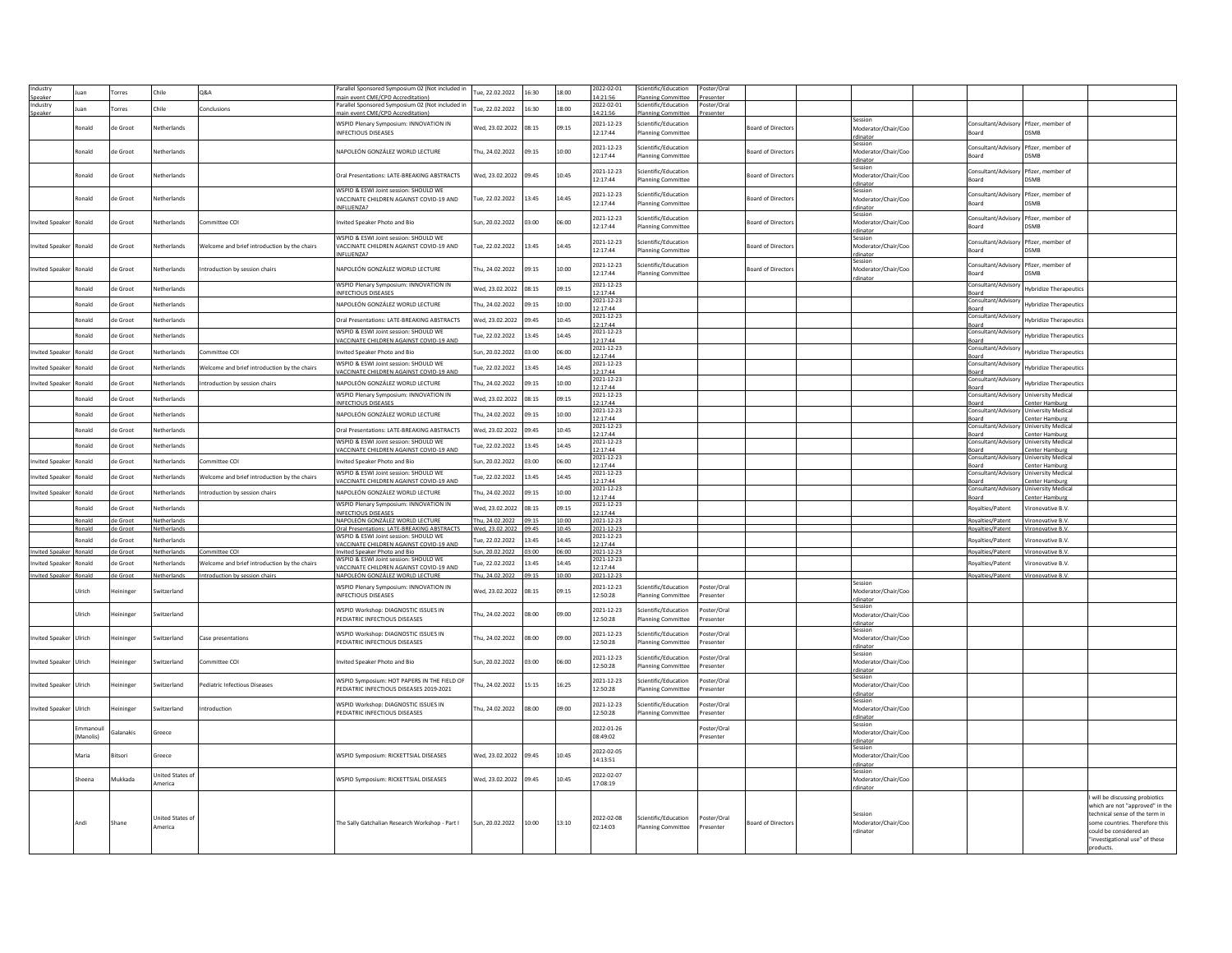|                                   | Andi     | Shane          | <b>Inited States o</b><br>America  |                                                                                                                                                      | WSPID Symposium: REPOSITIONING RELEVANT<br>TOPICS ON ENTERIC INFECTIONS AFTER THE COVID-Thu, 24.02.2022<br>19 SURGE   |                       | 16:30 | 17:30 | 2022-02-08<br>02:14:03               | Scientific/Education<br><b>Planning Committee</b> | 'oster/Oral<br>Presenter | Board of Director         | Moderator/Chair/Coo<br>rdinator                       |               |                       |                                                                                        | will be discussing probiotics<br>which are not "approved" in the<br>technical sense of the term in<br>some countries. Therefore this<br>could be considered an<br>'investigational use" of these<br>products. |
|-----------------------------------|----------|----------------|------------------------------------|------------------------------------------------------------------------------------------------------------------------------------------------------|-----------------------------------------------------------------------------------------------------------------------|-----------------------|-------|-------|--------------------------------------|---------------------------------------------------|--------------------------|---------------------------|-------------------------------------------------------|---------------|-----------------------|----------------------------------------------------------------------------------------|---------------------------------------------------------------------------------------------------------------------------------------------------------------------------------------------------------------|
| <b>Invited Speaker</b>            | Andi     | Shane          | America                            | Inited States of Probiotics for Childhood Gastroenteritis: Yes, No or<br>Maybe?                                                                      | WSPID Symposium: REPOSITIONING RELEVANT<br>TOPICS ON ENTERIC INFECTIONS AFTER THE COVID-Thu, 24.02.2022<br>19 SURGE   |                       | 16:30 | 17:30 | 2022-02-08<br>02:14:03               | Scientific/Education<br><b>Planning Committee</b> | oster/Oral<br>Presenter  | Board of Director:        | Moderator/Chair/Coo<br>rdinator                       |               |                       |                                                                                        | will be discussing probiotics<br>which are not "approved" in the<br>technical sense of the term in<br>ome countries. Therefore this<br>could be considered an<br>'investigational use" of these<br>products.  |
| <b>Invited Speaker</b>            | Andi     | Shane          | <b>Inited States of</b><br>America | <b>Introduction and Goals</b>                                                                                                                        | The Sally Gatchalian Research Workshop - Part I                                                                       | Sun, 20.02.2022       | 10:00 | 13:10 | 2022-02-08<br>02:14:03               | Scientific/Education<br><b>Planning Committee</b> | 'oster/Oral<br>Presenter | loard of Director         | Moderator/Chair/Coo<br>rdinator                       |               |                       |                                                                                        | will be discussing probiotics<br>which are not "approved" in the<br>technical sense of the term in<br>some countries. Therefore this<br>could be considered an<br>'investigational use" of these<br>aroducts. |
| <b>Invited Speaker</b>            | Andi     | Shane          | <b>Jnited States of</b><br>America | Committee COI                                                                                                                                        | nvited Speaker Photo and Bio                                                                                          | Sun, 20.02.2022       | 03:00 | 06:00 | 2022-02-08<br>02:14:03               | Scientific/Education<br><b>Planning Committee</b> | Poster/Oral<br>resenter  | loard of Director:        | Moderator/Chair/Coo<br>dinator                        |               |                       |                                                                                        | will be discussing probiotics<br>which are not "approved" in the<br>technical sense of the term in<br>ome countries. Therefore this<br>could be considered an<br>'investigational use" of these<br>products.  |
|                                   | lustin   |                | Philippines                        |                                                                                                                                                      | Oral Presentations: ANTIBIOTIC STEWARDSHIP AND<br>INFECTION CONTROL                                                   | Ved. 23.02.2022       | 11:15 | 12:25 | 2022-02-07<br>13:35:15               |                                                   |                          |                           | Session<br>Moderator/Chair/Coc<br>dinat               |               |                       |                                                                                        |                                                                                                                                                                                                               |
|                                   | Sha      | Ashkenazi      | Israel                             |                                                                                                                                                      | Oral Presentations: BACTERIAL INFECTIONS                                                                              | Ved, 23.02.2022       | 11:15 | 12:15 | 2021-12-23<br>19:18:14               | Scientific/Education<br><b>Planning Committee</b> |                          |                           |                                                       |               | unded Research        | <b>MeMed Diagnostics</b>                                                               |                                                                                                                                                                                                               |
| nvited Speake                     | Sha      | Ashkenazi      | Israel                             | ommittee COI                                                                                                                                         | nvited Speaker Photo and Bio                                                                                          | un, 20.02.2022        | 33:00 | 06:00 | 2021-12-23<br>19:18:14               | Scientific/Education<br><b>Planning Committee</b> |                          |                           |                                                       |               | unded Research        | <b>MeMed Diagnostics</b>                                                               |                                                                                                                                                                                                               |
|                                   | loycelyn | Dame           | Ghana                              |                                                                                                                                                      | Oral Presentations: VACCINE HESITANCY                                                                                 | Ved, 23.02.2022       | 11:15 | 12:15 | 2022-01-17<br>11:23:57               |                                                   | Poster/Oral<br>Presenter |                           |                                                       |               |                       |                                                                                        |                                                                                                                                                                                                               |
| Abstract<br>Submission            | oycelyn  | Dame           | Ghana                              | CLINICAL FEATURES OF CHILDREN WITH<br>CORONAVIRUS DISEASE -2019 AT A SINGLE<br>ISOLATION CENTRE IN GHANA<br>ANTIMICROBIAL STEWARDSHIP AND ANTIBIOTIC | <b>E-Poster Viewing</b>                                                                                               | un, 20.02.2022        | 06:00 | 23:00 | 2022-01-17<br>11:23:57               |                                                   | Poster/Oral<br>Presenter |                           |                                                       |               |                       |                                                                                        |                                                                                                                                                                                                               |
| Abstract<br>Submission            | loycelyn | Dame           | Ghana                              | PRESCRIBING PRACTICES AMONG A POTENTIAL<br>AUDIENCE OF A GLOBAL E-LEARNING PORTAL ON<br>PEDIATRIC INFECTIOUS DISEASES                                | -Poster Viewing                                                                                                       | un, 20.02.2022        | 06:00 | 23:00 | 2022-01-17<br>11:23:57               |                                                   | Poster/Oral<br>Presenter |                           |                                                       |               |                       |                                                                                        |                                                                                                                                                                                                               |
|                                   | Angela   | Gentile        | Argentina                          | Which Children Die from Pneumonia?                                                                                                                   | Oral Presentations: VIRAL INFECTIONS                                                                                  | Wed, 23.02.2022 11:15 |       | 12:15 | 2022-01-20                           |                                                   |                          |                           |                                                       | SPEAKER       |                       |                                                                                        |                                                                                                                                                                                                               |
| <b>Invited Speake</b><br>Industry | Angela   | Gentile        | Argentina                          | emographic, Social and Clinical Characteristics of<br>Children Dving from Pneumonia<br>Case experience 4: Vaccination Coverage Rates -               | WSPID Symposium: PNEUMONIA IN LOW- AND<br>MIDDLE-INCOME COUNTRIES<br>Parallel Sponsored Symposium 02 (Not included in | hu, 24.02.2022        | 08:00 | 09:00 | 2022-01-20<br>13:47:23<br>2022-01-20 |                                                   |                          |                           |                                                       | SPEAKER       |                       |                                                                                        |                                                                                                                                                                                                               |
| Speaker<br>Industry               | Angela   | <b>Gentile</b> | Argentina                          | Argentina; Faculty discussion                                                                                                                        | main event CME/CPD Accreditation)                                                                                     | ue. 22.02.2022        | 16:30 | 18:00 | 13:47:23<br>2022-01-20               |                                                   |                          |                           |                                                       | SPEAKER       |                       |                                                                                        |                                                                                                                                                                                                               |
| Speaker                           | Angela   | <b>Gentile</b> | Argentina                          | <b>Q&amp;A</b>                                                                                                                                       | Parallel Sponsored Symposium 02 (Not included in<br>main event CME/CPD Accreditation)                                 | ue, 22.02.2022        | 16:30 | 18:00 | 13:47:23                             |                                                   |                          |                           |                                                       | SPEAKER       |                       |                                                                                        |                                                                                                                                                                                                               |
|                                   | Abiel    | Mascareñas     | Mexico                             |                                                                                                                                                      | WSPID Special Lecture: HOW TO PREPARE FOR THE<br><b>NEXT PANDEMIC?</b>                                                | Ned, 23.02.2022       | 14:00 | 14:45 | 2022-01-13<br>16:45:37               |                                                   |                          | <b>Board of Directors</b> | Committee (CME.<br>Research, other)                   | Vicepresident |                       |                                                                                        |                                                                                                                                                                                                               |
|                                   | Abiel    | Mascareñas     | Mexico                             |                                                                                                                                                      | Oral Presentations: VIRAL INFECTIONS, DIAGNOSIS<br>AND TREATMENT                                                      | hu, 24.02.2022        | 10:00 | 11:00 | 2022-01-13<br>6:45:37                |                                                   |                          | <b>Board of Directors</b> | ommittee (CME.<br>Research, other)                    | Vicepresident |                       |                                                                                        |                                                                                                                                                                                                               |
| <b>Invited Speaker</b>            | Abiel    | Mascareñas     | Mexico                             | Welcome by the Incoming President and Chair of<br>the Local Organizing Committee                                                                     | OPENING CEREMONY & WSPID OPENING LECTURE                                                                              | ue, 22.02.2022        | 12:30 | 13:00 | 2022-01-13<br>16:45:37               |                                                   |                          | <b>Board of Directors</b> | ommittee (CME.<br>Research, other)                    | Vicepresident |                       |                                                                                        |                                                                                                                                                                                                               |
| <b>Invited Speake</b>             | Abiel    | Mascareñas     | Mexico                             | Closing words by the Incoming WSPID President                                                                                                        | CLOSING CEREMONY                                                                                                      | hu, 24.02.2022        | 17:45 | 18:00 | 2022-01-13<br>6:45:37                |                                                   |                          | <b>Board of Director:</b> | ommittee (CME<br>Research, other)                     | Vicepresident |                       |                                                                                        |                                                                                                                                                                                                               |
| nvited Speaker                    | Abiel    | Mascareñas     | Mexico                             | Committee COI                                                                                                                                        | nvited Speaker Photo and Bio                                                                                          | un, 20.02.2022        | 03:00 | 06:00 | 2022-01-13<br>6:45:37                |                                                   |                          | <b>Board of Directors</b> | ommittee (CME,<br>Research, other)                    | Vicepresident |                       |                                                                                        |                                                                                                                                                                                                               |
| <b>Invited Speake</b>             | Abiel    | Mascareñas     | Mexico                             | ntroduction (in Spanish)                                                                                                                             | WSPID Special Lecture: HOW TO PREPARE FOR THE<br><b>NEXT PANDEMIC?</b>                                                | Ved. 23.02.2022       | 14:00 | 14:45 | 2022-01-13<br>16:45:37               |                                                   |                          | <b>Board of Directors</b> | ommittee (CME<br>Research, other)                     | Vicepresident |                       |                                                                                        |                                                                                                                                                                                                               |
|                                   | Mark     | Cotton         | South Africa                       |                                                                                                                                                      | WSPID Special Lecture: HOW TO PREPARE FOR THE<br><b>NEXT PANDEMIC?</b>                                                | Ved, 23.02.2022       | 14:00 | 14:45 | 2022-02-07<br>15:36:22               | Scientific/Education<br><b>Planning Committee</b> |                          | <b>Board of Director</b>  | Session<br>Moderator/Chair/Coo<br>dinato              |               | unded Research        | NIH. PENTA-ID. Serum<br>nstitute of India, VPM<br>ilead, ViiV                          |                                                                                                                                                                                                               |
| <b>Invited Speake</b>             | Mark     | Cotton         | South Africa                       | <b>Nelcome by the WSPID President</b>                                                                                                                | OPENING CEREMONY & WSPID OPENING LECTURE                                                                              | ue, 22.02.2022        | 12:30 | 13:00 | 2022-02-07<br>15:36:22               | Scientific/Education<br>Planning Committee        |                          | <b>Board of Director</b>  | Session<br>Moderator/Chair/Coo                        |               | unded Research        | NIH, PENTA-ID, Serum<br>istitute of India, VPM<br>Gilead, ViiV<br>NIH, PENTA-ID, Serum |                                                                                                                                                                                                               |
| nvited Speake                     | Mark     | Cotton         | South Africa                       | Reflections on a Research Career in HIV and How It<br>Developed                                                                                      | The Sally Gatchalian Research Workshop - Part I                                                                       | un, 20.02.2022        | 10:00 | 13:10 | 2022-02-07<br>15:36:22               | Scientific/Education<br><b>Planning Committee</b> |                          | <b>Board of Director</b>  | Session<br>Moderator/Chair/Coo<br>rdinato             |               | unded Research        | nstitute of India, VPM,<br>lead. ViiV                                                  |                                                                                                                                                                                                               |
| nvited Speaker                    | Mark     | Cotton         | South Africa                       | Committee COI                                                                                                                                        | nvited Speaker Photo and Bio                                                                                          | un, 20.02.2022        | 03:00 | 06:00 | 2022-02-07<br>15:36:22               | Scientific/Education<br><b>Planning Committee</b> |                          | <b>Board of Director</b>  | Session<br>Moderator/Chair/Coo<br>rdinator            |               | unded Research        | NIH. PENTA-ID. Serum<br>nstitute of India, VPM,<br>ilead, ViiV                         |                                                                                                                                                                                                               |
| nvited Speake                     | Mark     | Cotton         | South Africa                       | <b>ntroduction</b> (in English)                                                                                                                      | WSPID Special Lecture: HOW TO PREPARE FOR THE<br><b>NEXT PANDEMIC?</b>                                                | Ved. 23.02.2022       | 14:00 | 14:45 | 2022-02-07<br>15:36:22               | Scientific/Education<br>Planning Committee        |                          | <b>Board of Director</b>  | Session<br>Moderator/Chair/Coo                        |               | <b>unded Research</b> | NIH, PENTA-ID, Serum<br>nstitute of India, VPM<br>lead. ViiV                           |                                                                                                                                                                                                               |
| <b>Invited Speake</b>             | Mark     | Cotton         | South Africa                       | Closing words by the WSPID President                                                                                                                 | <b>CLOSING CEREMONY</b>                                                                                               | hu, 24.02.2022        | 17:45 | 18:00 | 2022-02-07<br>15:36:22               | Scientific/Education<br><b>Planning Committee</b> |                          | <b>Board of Director</b>  | Session<br>Moderator/Chair/Coo<br>rdinator            |               | unded Research        | NIH, PENTA-ID, Serum<br>nstitute of India, VPM,<br>ilead. ViiV                         |                                                                                                                                                                                                               |
|                                   | Usa      | Thisyakorn     | Thailand                           |                                                                                                                                                      | ASPID Society Symposium: DENGUE IN THE MIDST<br>OF COVID-19 PANDEMIC                                                  | Ved, 23.02.2022       | 09:45 | 10:45 | 2022-01-14<br>00:26:20               | Scientific/Education<br><b>Planning Committee</b> | Poster/Oral<br>Presenter | Board of Director         | Session<br>Moderator/Chair/Coc<br>rdinator<br>Session |               |                       |                                                                                        |                                                                                                                                                                                                               |
| <b>Invited Speake</b>             | Usa      | hisyakorn      | Thailand                           | Committee COI                                                                                                                                        | nvited Speaker Photo and Bio<br>WSPID Symposium: COMMUNITY-ACQUIRED                                                   | un, 20.02.2022        | 03:00 | 06:00 | 2022-01-14<br>00:26:20               | Scientific/Education<br><b>Planning Committee</b> | 'oster/Oral<br>Presenter | loard of Director         | Moderator/Chair/Coc<br>dinato                         |               |                       |                                                                                        |                                                                                                                                                                                                               |
|                                   | Keith    | Srimwood       | Australia                          |                                                                                                                                                      | BACTERIAL MENINGITIS AND VIRAL ENCEPHALITIS                                                                           | Wed, 23.02.2022       | 15:00 | 16:00 | 2022-01-15<br>05:58:35               | Scientific/Education<br><b>Planning Committee</b> |                          |                           |                                                       |               |                       |                                                                                        |                                                                                                                                                                                                               |
|                                   | Keith    | srimwood       | ustralia                           |                                                                                                                                                      | IN THE ERA OF CONJUGATE BACTERIAL VACCINES<br>WSPID Symposium: RSV AND VACCINATION                                    | hu. 24.02.2022        | 16:30 | 17:30 | 2022-01-15                           | Scientific/Education                              |                          |                           |                                                       |               |                       |                                                                                        |                                                                                                                                                                                                               |
| <b>Invited Speaker</b>            | Keith    | Grimwood       | Australia                          | Committee COI                                                                                                                                        | <b>AGAINST RSV</b><br>nvited Speaker Photo and Bio                                                                    | un, 20.02.2022        | 03:00 | 06:00 | 05:58:35<br>2022-01-15               | <b>Planning Committee</b><br>Scientific/Education |                          |                           |                                                       |               |                       |                                                                                        |                                                                                                                                                                                                               |
|                                   |          |                |                                    |                                                                                                                                                      |                                                                                                                       |                       |       |       | 05:58:35                             | <b>Planning Committee</b>                         |                          |                           |                                                       |               |                       |                                                                                        |                                                                                                                                                                                                               |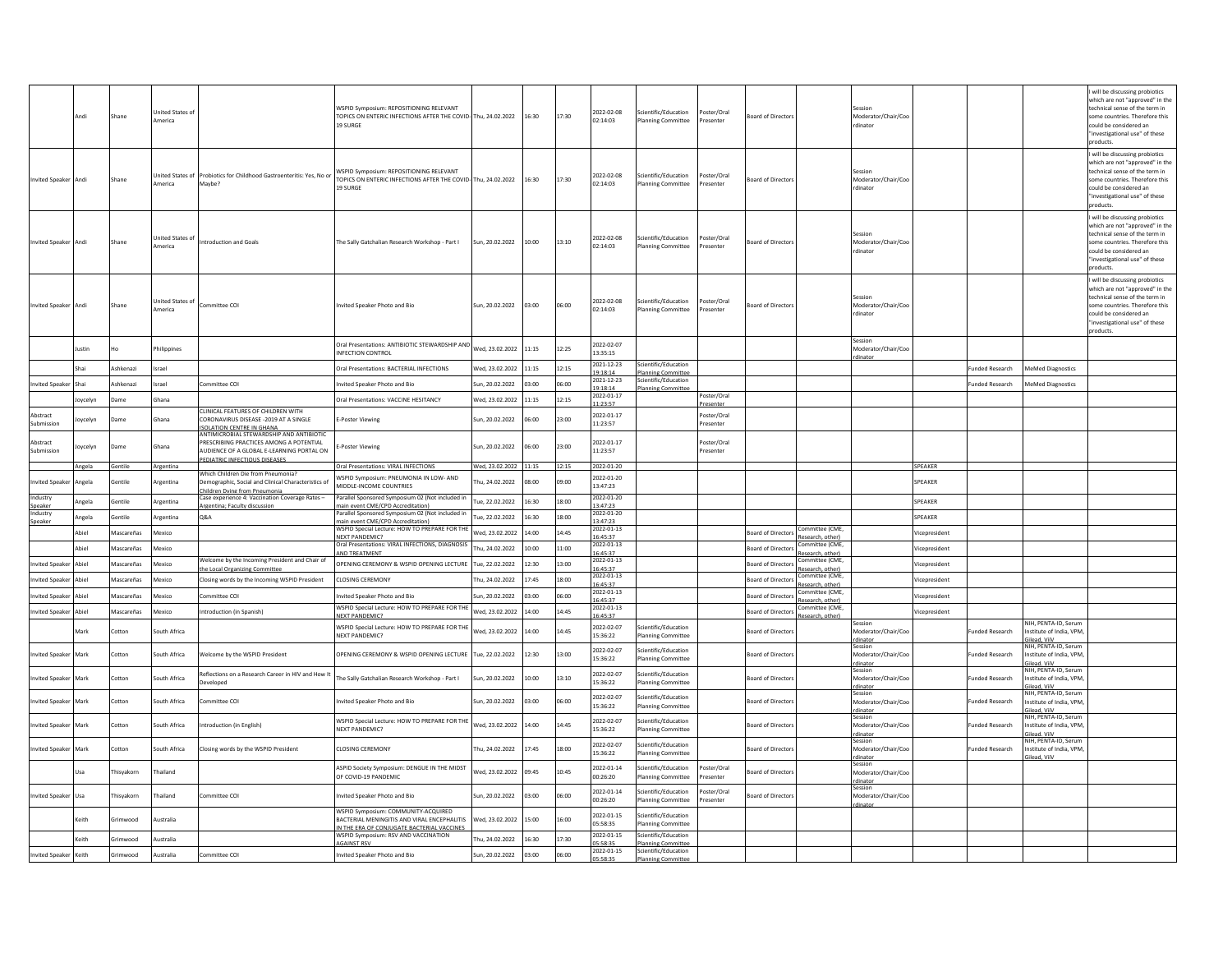|                            |               |                     |                             |                                                                                                  |                                                                                                                             |                 | 08:00 | 09:00 | 2022-01-13                         |                                                   |                                      |                           |                                     |                                            |         | ilaxoSmithKline |  |
|----------------------------|---------------|---------------------|-----------------------------|--------------------------------------------------------------------------------------------------|-----------------------------------------------------------------------------------------------------------------------------|-----------------|-------|-------|------------------------------------|---------------------------------------------------|--------------------------------------|---------------------------|-------------------------------------|--------------------------------------------|---------|-----------------|--|
|                            | <b>ubrey</b>  | nnington            | Inited Kingdon              |                                                                                                  | <b>NSPID Symposium: MALARIA</b>                                                                                             | hu, 24.02.2022  |       |       | 16:12:17                           |                                                   |                                      |                           |                                     | Moderator/Chair/Coo                        | mployee | spouse)         |  |
|                            | Federico      | Martinor<br>Torres  | Snain                       |                                                                                                  | lenary Sponsored Symposium 05 (Not included in<br>main event CME/CPD Accreditation)                                         | Mon. 21.02.2022 | 08:30 | 10:00 | 2022-01-16<br>0:16:55              |                                                   | Poster/Oral<br>Presenter             |                           |                                     |                                            |         |                 |  |
| Industry<br>Speake         | ederico       | Martinon-<br>Torres | Spain                       | Welcome & Introduction                                                                           | Plenary Sponsored Symposium 05 (Not included in<br>nain event CME/CPD Accreditation)                                        | Mon, 21.02.2022 | 08:30 | 10:00 | 2022-01-16<br>0:16:55              |                                                   | Poster/Oral<br>Presenter             |                           |                                     |                                            |         |                 |  |
| ndustry                    | ederico       | Martinon            |                             | Round table discussion and expert perspectives on<br>current and future challenges in preventing | Plenary Sponsored Symposium 05 (Not included in                                                                             | Aon, 21.02.2022 | 08:30 | 10:00 | 2022-01-16                         |                                                   | Poster/Oral                          |                           |                                     |                                            |         |                 |  |
| Speaker                    |               | Torres              |                             | eitis and bevor                                                                                  | main event CME/CPD Accreditation)                                                                                           |                 |       |       | 20:16:55                           |                                                   | Presenter                            |                           |                                     |                                            |         |                 |  |
| Industry<br>Speaker        | Federico      | Martinon<br>Torres  | ipain                       | IMD vaccination today                                                                            | Plenary Sponsored Symposium 05 (Not included in<br>main event CME/CPD Accreditation)                                        | Mon. 21.02.2022 | 08:30 | 10:00 | 2022-01-16<br>0:16:55              |                                                   | Poster/Oral<br>Presenter             |                           |                                     |                                            |         |                 |  |
| ndustry<br>Speaker         | Federico      | Martinon-<br>Torres | Spain                       | Question & Answer Session                                                                        | Plenary Sponsored Symposium 05 (Not included in<br>main event CME/CPD Accreditation)                                        | Mon. 21.02.2022 | 08:30 | 10:00 | 2022-01-16<br>0:16:55              |                                                   | Poster/Oral<br>Presenter             |                           |                                     |                                            |         |                 |  |
|                            | eather        | Zar                 | outh Africa                 |                                                                                                  | WSPID Symposium: MALNUTRITION, POVERTY AND<br>INFECTIOUS DISEASES IN CHILDREN                                               | hu, 24.02.2022  | 00:80 | 09:15 | 2022-02-15<br>17:23:41             |                                                   |                                      |                           |                                     | Session<br>Moderator/Chair/Cor             |         |                 |  |
|                            | Grant         | Mackenzie           | <b>Sambia</b>               |                                                                                                  | WSPID Symposium: PNEUMONIA IN LOW- AND<br>MIDDLE-INCOME COUNTRIES                                                           | hu, 24.02.2022  | 08:00 | 09:00 | 2021-12-23<br>11:48:51             | cientific/Education<br><b>Planning Committee</b>  |                                      |                           |                                     | Session<br>Moderator/Chair/Coo<br>rdinator |         |                 |  |
|                            | irant         | Aackenzie           | ambia                       |                                                                                                  | Oral Presentations: DIAGNOSTIC APPROACHES AND<br>THERAPY IN PID                                                             | hu, 24.02.2022  | 0:00  | 11:00 | 2021-12-23<br>11:48:51             | cientific/Education<br>lanning Committee          |                                      |                           |                                     | Session<br>Moderator/Chair/Coo<br>rdinator |         |                 |  |
| nvited Speaker Grant       |               | Mackenzie           | iambia                      | Committee COI                                                                                    | nvited Speaker Photo and Bio                                                                                                | un, 20.02.2022  | 03:00 | 06:00 | 2021-12-23<br>11:48:51             | cientific/Education<br><b>Planning Committee</b>  |                                      |                           |                                     | Session<br>Moderator/Chair/Coo             |         |                 |  |
|                            |               | Dagan               | rael                        |                                                                                                  | WSPID Symposium: PNEUMONIA IN LOW- AND<br>MIDDLE-INCOME COUNTRIES                                                           | hu, 24.02.2022  | 08:00 | 09:00 | 2022-01-27<br>07:22:49             |                                                   | Poster/Oral<br>Presenter             |                           | ommittee (CME,<br>Research, other)  | linato<br>iession<br>loderator/Chair/Coo   |         |                 |  |
| <b>Industry</b><br>Sneaker |               | Dagan               | Israel                      | The Unique Challenge of Serotype 19A                                                             | Parallel Sponsored Symposium 01 (Not included ir<br>main event CME/CPD Accreditation)                                       | ue, 22.02.2022  | 16:30 | 18:00 | 2022-01-27<br>07:22:49             |                                                   | Poster/Oral<br>Presenter             |                           | Committee (CME<br>Research, other)  | dinator<br>Moderator/Chair/Coo             |         |                 |  |
| ndustry<br>Sneaker         |               | Dagan               | rael                        | Q&A                                                                                              | Parallel Sponsored Symposium 01 (Not included in<br>main event CME/CPD Accreditation)                                       | ue, 22.02.2022  | 16:30 | 18:00 | 2022-01-27<br>07:22:49             |                                                   | Poster/Oral<br>Presenter             |                           | Committee (CME.<br>Research, other) | linator<br>Moderator/Chair/Coo             |         |                 |  |
|                            | Miguel        | O'Ryan              | Chile                       |                                                                                                  | NAPOLEÓN GONZÁLEZ WORLD LECTURE                                                                                             | hu, 24.02.2022  | 09:15 | 10:00 | 2022-01-14<br>16:45:03             | Scientific/Education<br><b>Planning Committee</b> |                                      |                           |                                     | linato<br>Moderator/Chair/Coo<br>rdinator  |         |                 |  |
|                            | Aiguel        | O'Ryan              | Chile                       |                                                                                                  | WSPID Symposium: REPOSITIONING RELEVANT<br>TOPICS ON ENTERIC INFECTIONS AFTER THE COVID<br><b>19 SURGE</b>                  | hu, 24.02.2022  | 16:30 | 17:30 | 2022-01-14<br>16:45:03             | cientific/Education<br>lanning Committee          |                                      |                           |                                     | session<br>Moderator/Chair/Coo<br>rdinator |         |                 |  |
| nvited Speake              | Miguel        | O'Ryan              | Chile                       | Vaccines for Enteric Pathogens: Which Are Winning<br>the Race?                                   | WSPID Symposium: REPOSITIONING RELEVANT<br>TOPICS ON ENTERIC INFECTIONS AFTER THE COVID-<br>19 SURGE                        | hu, 24.02.2022  | 16:30 | 17:30 | 2022-01-14<br>16:45:03             | cientific/Education<br><b>Planning Committee</b>  |                                      |                           |                                     | Moderator/Chair/Coo<br>rdinator            |         |                 |  |
| wited Speak                | Miguel        | O'Ryan              | Chile                       | mmittee COI                                                                                      | nvited Speaker Photo and Bio                                                                                                | un, 20.02.2022  | 00:50 | 06:00 | 2022-01-14<br>16:45:03             | cientific/Education<br>anning Committee           |                                      |                           |                                     | Session<br>Moderator/Chair/Coo<br>rdinator |         |                 |  |
| ndustry<br>Speaker         | Aiguel        | D'Ryan              | Chile                       | Case experience 2: Safety and vaccine acceptance -<br>Chile; Faculty discussion                  | Parallel Sponsored Symposium 02 (Not included in<br>main event CME/CPD Accreditation)                                       | ue, 22.02.2022  | 16:30 | 18:00 | 2022-01-14<br>16:45:03             | cientific/Education<br><b>Planning Committee</b>  |                                      |                           |                                     | session<br>Moderator/Chair/Coo<br>rdinator |         |                 |  |
| ndustry<br>ineaker         | <b>Aiguel</b> | O'Ryan              | Chile                       | <b>Q&amp;A</b>                                                                                   | Parallel Sponsored Symposium 02 (Not included ir<br>main event CME/CPD Accreditation)                                       | ue, 22.02.2022  | 16:30 | 18:00 | 2022-01-14<br>16:45:03             | cientific/Education<br>lanning Committee          |                                      |                           |                                     | Session<br>Moderator/Chair/Coo<br>dinator  |         |                 |  |
| wited Speake               | Miguel        | O'Ryan              | Chile                       | ntroduction by session chairs                                                                    | NAPOLEÓN GONZÁLEZ WORLD LECTURE                                                                                             | hu, 24.02.2022  | 09:15 | 10:00 | 2022-01-14<br>16:45:03             | cientific/Education<br><b>Planning Committee</b>  |                                      |                           |                                     | Moderator/Chair/Coo<br>dinator             |         |                 |  |
|                            | Flisaheth     | Molyneux            | <b>United Kingdom</b>       |                                                                                                  | Oral Presentations: ANTIVIRAL VACCINES                                                                                      | hu, 24.02.2022  | 10:00 | 11:00 | 2021-12-23<br>13:39:09             | Scientific/Education<br><b>Planning Committee</b> |                                      |                           |                                     |                                            |         |                 |  |
| nvited Speaker             | Flisaheth     | Molyneux            |                             | United Kingdom Committee COI                                                                     | Invited Speaker Photo and Bio                                                                                               | un, 20.02.2022  | 03:00 | 06:00 | 2021-12-23<br>3:39:09              | Scientific/Education<br><b>Planning Committ</b>   |                                      |                           |                                     |                                            |         |                 |  |
|                            | lulie         | Copelyn             | South Africa                |                                                                                                  | Oral Presentations: ANTIVIRAL VACCINES                                                                                      | hu, 24.02.2022  | 10:00 | 11:00 | 2022-01-13                         |                                                   | Poster/Oral                          |                           |                                     |                                            |         |                 |  |
| Late Breakin<br>Abstract   |               | Copelyn             | outh Africa                 | <b><i>FREATMENT RESPONSE IN PAEDIATRIC</i></b><br>ULMONARY TUBERCULOSIS - A PROSPECTIVE          | -Poster Viewing                                                                                                             | un, 20.02.2022  | 00:00 | 23:00 | 13:39:12<br>2022-01-13<br>13:39:12 |                                                   | Presenter<br>Poster/Oral<br>resenter |                           |                                     |                                            |         |                 |  |
| Submission                 | Amha          | Mekasha             | Ethiopia                    | ONGITUDINAL STUDY                                                                                | Oral Presentations: PUBLIC HEALTH AND                                                                                       | hu, 24.02.2022  | 10:00 | 11:00 | 2022-01-13                         |                                                   |                                      | <b>Board of Director</b>  |                                     |                                            |         |                 |  |
|                            |               |                     |                             |                                                                                                  | EPIDEMIOLOGY                                                                                                                |                 |       |       | 17:41:02<br>022-01-13              |                                                   |                                      |                           |                                     |                                            |         |                 |  |
| wited Speaker              | Amha          | Mekasha             | thiopia                     | Committee COI                                                                                    | wited Speaker Photo and Bio                                                                                                 | un, 20.02.2022  | 33:00 | 06:00 | 17:41:02                           |                                                   |                                      | <b>Board of Director</b>  |                                     |                                            |         |                 |  |
|                            | Devika        | Dixit               | anada                       |                                                                                                  | Oral Presentations: PUBLIC HEALTH AND<br>EPIDEMIOLOGY                                                                       | hu, 24.02.2022  | 10:00 | 11:00 | 2022-02-07<br>16:42:42             |                                                   |                                      |                           |                                     | Moderator/Chair/Coc<br>rdinator            |         |                 |  |
|                            | Regina        | Dladokun            | Nigeria                     |                                                                                                  | WSPID Symposium: HIV/AIDS IN CHILDREN                                                                                       | hu. 24.02.2022  | 14:00 | 15:00 | 2022-02-07<br>1:00:24              | cientific/Education<br>nning Committee            | Poster/Oral<br>resenter              |                           |                                     | Session<br>Moderator/Chair/Coo<br>dinato   |         |                 |  |
| nvited Speaker             | Regina        | Dladokun            | ligeria                     | Through the Waves of the Pandemic - COVID-19<br>Among Children in the Nigerian Setting           | AfSPID Society Symposium: PATTERNS OF SEVERE<br>COVID IN CHILDREN ACROSS AFRICA, CHALLENGES<br>IND SOLUTIONS FOR MANAGEMENT | Tue, 22.02.2022 | 13:45 | 14:45 | 2022-02-07<br>11:00:24             | cientific/Education<br><b>Planning Committee</b>  | Poster/Oral<br>Presenter             |                           |                                     | Session<br>Moderator/Chair/Coo<br>dinator  |         |                 |  |
|                            | Adilia        | Warris              | United Kingdon              |                                                                                                  | WSPID Workshop: ENDEMIC MYCOSIS                                                                                             | hu. 24.02.2022  | 14:00 | 15:00 | 2022-01-04<br>11:00:22             |                                                   |                                      |                           |                                     | Session<br>Moderator/Chair/Coo<br>rdinator |         |                 |  |
| nvited Speaker             | Adilia        | Warris              | United Kingdom Introduction |                                                                                                  | WSPID Workshop: ENDEMIC MYCOSIS                                                                                             | hu, 24.02.2022  | 14:00 | 15:00 | 2022-01-04<br>11:00:22             |                                                   |                                      |                           |                                     | Session<br>Moderator/Chair/Coo<br>dinator  |         |                 |  |
| Late Breaking<br>Abstract  | <b>dilia</b>  | Warris              | <b>Inited Kingdom</b>       | ASPERGILLUS CO-INFECTION IN SOUTH-AFRICAN<br>CHILDREN WITH PULMONARY TUBERCULOSIS.               | -Poster Viewing                                                                                                             | un. 20.02.2022  | 06:00 | 23:00 | 2022-01-04<br>1:00:22              |                                                   |                                      |                           |                                     | Session<br>Moderator/Chair/Coo<br>linatr   |         |                 |  |
|                            |               | Marais              | ustralia                    |                                                                                                  | WSPID Symposium: TUBERCULOSIS - THE LATEST<br>DEVELOPMENTS                                                                  | hu, 24.02.2022  | 15:15 | 16:15 | 2022-01-17<br>07:08:53             |                                                   |                                      |                           |                                     | Session<br>Moderator/Chair/Coo<br>rdinator |         |                 |  |
| wited Speaker              | Ben           | Marais              | <b>Nustralia</b>            | Childhood TB Diagnosis - Challenges and New<br>Developments                                      | WSPID Symposium: TUBERCULOSIS - THE LATEST<br>DEVELOPMENTS                                                                  | hu. 24.02.2022  | 15:15 | 16:15 | 2022-01-17<br>07:08:53             |                                                   |                                      |                           |                                     | Session<br>Moderator/Chair/Coo<br>dinator  |         |                 |  |
|                            | Asha          | Bowen               | <b>Nustralia</b>            |                                                                                                  | PIDS & ANZPID Joint Society Symposium<br>IMMUNIZATION AND REFUGEE HEALTH ACROSS<br>THE GLORE                                | Thu, 24.02.2022 | 15:15 | 16:30 | 2022-02-08<br>00:48:56             |                                                   |                                      | Board of Director:        |                                     |                                            |         |                 |  |
| nvited Speaker             | Asha          | Rowen               | ustralia                    | ntroduction                                                                                      | PIDS & ANZPID Joint Society Symposium:<br>IMMUNIZATION AND REFUGEE HEALTH ACROSS<br>THE GLOBE                               | hu. 24.02.2022  | 15:15 | 16:30 | 2022-02-08<br>00:48:56             |                                                   |                                      | <b>Board of Director:</b> |                                     |                                            |         |                 |  |